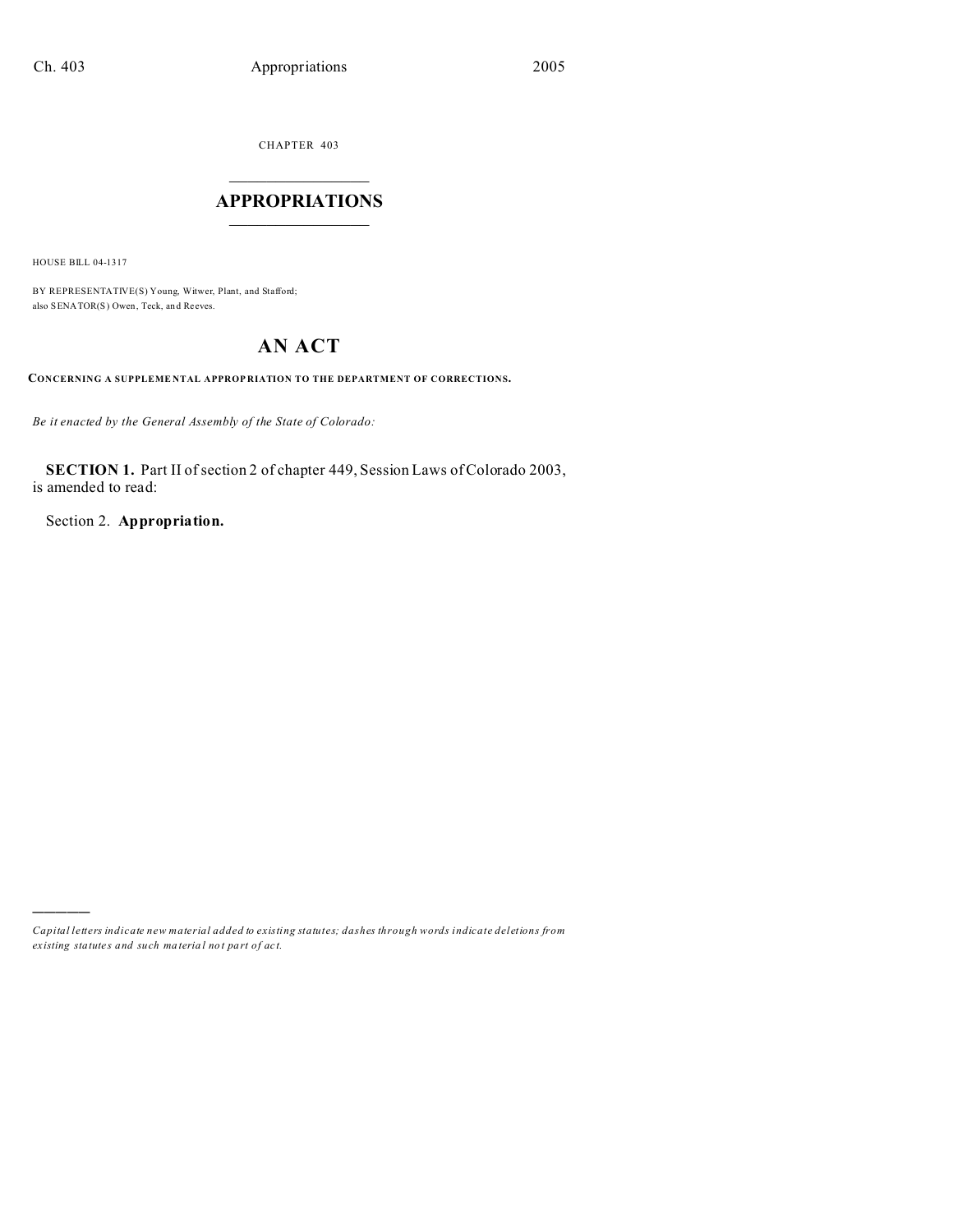|                                                         |                           |              |                                  | <b>APPROPRIATION FROM</b>                      |                      |                                       |                         |  |
|---------------------------------------------------------|---------------------------|--------------|----------------------------------|------------------------------------------------|----------------------|---------------------------------------|-------------------------|--|
|                                                         | ITEM &<br><b>SUBTOTAL</b> | <b>TOTAL</b> | <b>GENERAL</b><br><b>FUND</b>    | <b>GENERAL</b><br><b>FUND</b><br><b>EXEMPT</b> | CASH<br><b>FUNDS</b> | CASH<br><b>FUNDS</b><br><b>EXEMPT</b> | FEDERAL<br><b>FUNDS</b> |  |
|                                                         | \$                        | \$           | \$                               | \$                                             | S                    | \$                                    | \$                      |  |
|                                                         |                           |              |                                  | <b>PART II</b>                                 |                      |                                       |                         |  |
|                                                         |                           |              | <b>DEPARTMENT OF CORRECTIONS</b> |                                                |                      |                                       |                         |  |
| (1) MANAGEMENT                                          |                           |              |                                  |                                                |                      |                                       |                         |  |
| (A) Executive Director's Office Subprogram <sup>4</sup> |                           |              |                                  |                                                |                      |                                       |                         |  |
| Personal Services                                       | 3,927,522                 |              | 3,825,381                        |                                                |                      | $102, 141(T)^{a}$                     |                         |  |
|                                                         |                           |              | $(60.1$ FTE)                     |                                                |                      | $(1.7$ FTE)                           |                         |  |
| Health, Life, and Dental                                | 11,121,055                |              | 10,706,032                       |                                                | $19,712^b$           | 395,311 <sup>c</sup>                  |                         |  |
| Short-term Disability                                   | 419,813                   |              | 403,432                          |                                                | $1,061^b$            | $15,320^{\circ}$                      |                         |  |
| Salary Survey and Senior                                |                           |              |                                  |                                                |                      |                                       |                         |  |
| <b>Executive Service</b>                                | 12,669,533                |              | 12,240,936                       |                                                | 56,589 <sup>b</sup>  | 372,008°                              |                         |  |
| Shift Differential                                      | 5,552,983                 |              | 5,490,687                        |                                                |                      | $62,296^{\rm d}$                      |                         |  |
| Workers' Compensation                                   | 3,750,496                 |              | 3,612,445                        |                                                |                      | $138,051^{\circ}$                     |                         |  |
| Operating Expenses                                      | 405,976                   |              | 378,356                          |                                                |                      | $27,620(T)^{a}$                       |                         |  |
| Legal Services for 17,827                               |                           |              |                                  |                                                |                      |                                       |                         |  |
| hours                                                   | 1,631,649                 |              | 1,591,771                        |                                                |                      | 39,878°                               |                         |  |
|                                                         | 1,365,449°                |              | 1,325,571                        |                                                |                      |                                       |                         |  |
| Payment to Risk                                         |                           |              |                                  |                                                |                      |                                       |                         |  |
| Management and Property                                 |                           |              |                                  |                                                |                      |                                       |                         |  |
| Funds                                                   | 3,216,866                 |              | 3,098,457                        |                                                |                      | $H8,409^\circ$                        |                         |  |
|                                                         | 3,035,190                 |              | 2,974,486                        |                                                |                      | 60,704°                               |                         |  |
| Leased Space                                            | 2,201,795                 |              | 2,008,852                        |                                                | $3,150^b$            | 189,793 <sup>d</sup>                  |                         |  |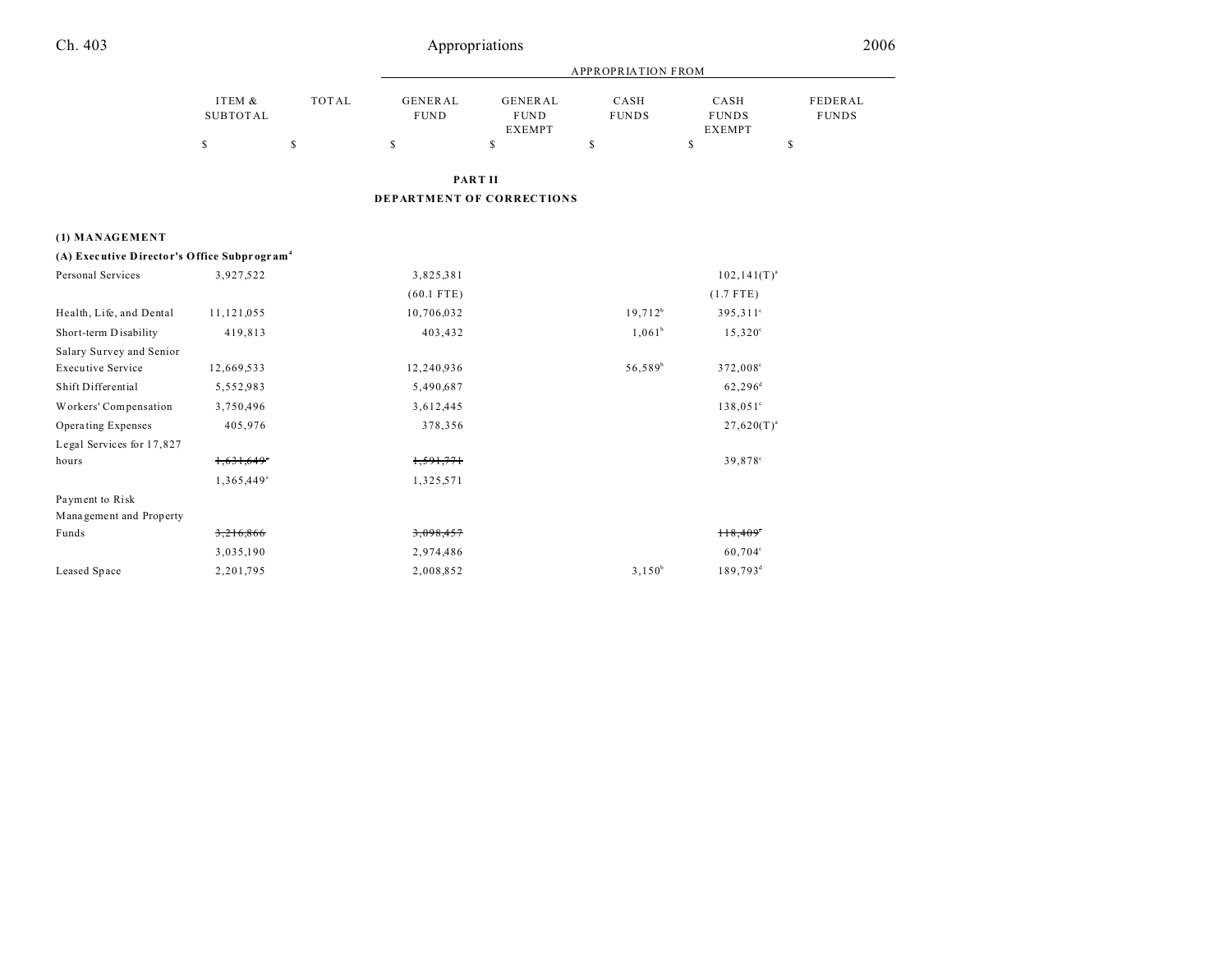| Capitol Complex Leased |            |         |                       |
|------------------------|------------|---------|-----------------------|
| Space                  | 102,002    | 71,177  | $30,825$ <sup>4</sup> |
|                        | 124,033    | 91,379  | $32,654^d$            |
| <b>COLORADO STATE</b>  |            |         |                       |
| PENITENTIARY II C.O.P. |            |         |                       |
| <b>EXPENSES</b>        | 301,753    | 301,753 |                       |
|                        | 44,999,690 |         |                       |
|                        | 44,875,598 |         |                       |

<sup>a</sup> These amounts shall be from State Victims Assistance and Law Enforcement funds appropriated in the Department of Public Safety, Division of Criminal Justice.

<sup>b</sup> These amounts shall be from fees collected for monitoring private prisons.

<sup>c</sup> Of these amounts, <del>\$951,014</del> \$895,040 shall be from sales revenues earned by Correctional Industries, and <del>\$127,963</del> \$126,232 shall be from sales revenues earned by the Canteen Operation.

<sup>d</sup> These amounts shall be from sales revenues earned by Correctional Industries.

<sup>o</sup> Of this amount, \$1,083,703 shall be used to purchase 17,827 hours of legal services from the Department of Law, <del>\$466,200</del> \$200,000 shall be used to contract for legal services from private firms for litigation at the Trinidad Correctional Facility, and \$81 ,746 shall be used to contract for legal services from private firms for litigation at the Rifle Correctional Center.

#### **(B) Exte rnal Capacity Subpro gram**

| (1) Private Prison Monitoring Unit |              |
|------------------------------------|--------------|
| Personal Services                  | 700.091      |
|                                    | $(13.5$ FTE) |
| <b>Operating Expenses</b>          | 174,604      |
|                                    | 874,695      |

<sup>a</sup> This amount shall be from fees collected for monitoring private prisons.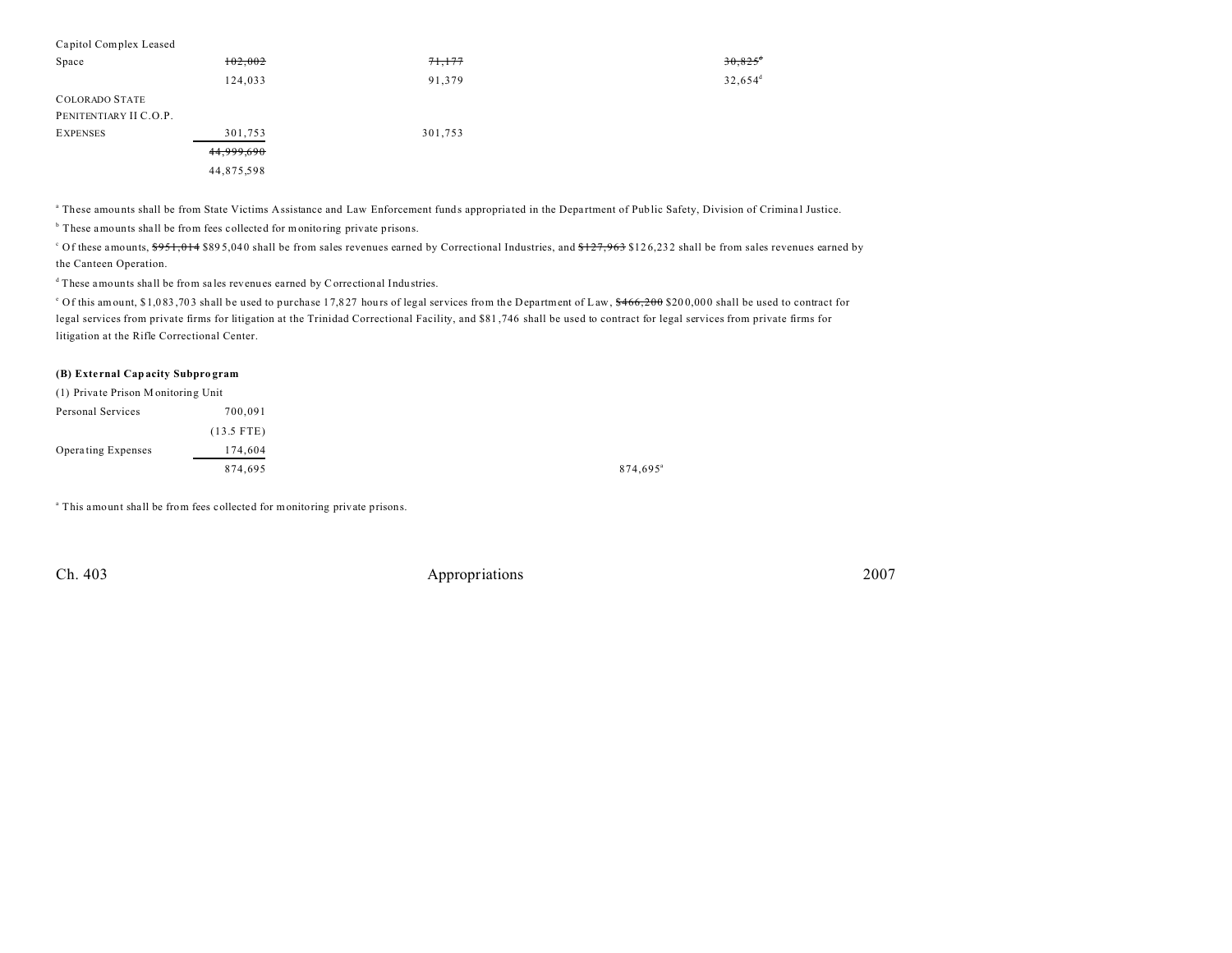| Ch.403                                | Appropriations     |                           |                               |                                                |                      |                                       | 2008                     |
|---------------------------------------|--------------------|---------------------------|-------------------------------|------------------------------------------------|----------------------|---------------------------------------|--------------------------|
|                                       |                    | <b>APPROPRIATION FROM</b> |                               |                                                |                      |                                       |                          |
|                                       | ITEM &<br>SUBTOTAL | <b>TOTAL</b>              | <b>GENERAL</b><br><b>FUND</b> | <b>GENERAL</b><br><b>FUND</b><br><b>EXEMPT</b> | CASH<br><b>FUNDS</b> | CASH<br><b>FUNDS</b><br><b>EXEMPT</b> | FEDERAL<br><b>FUNDS</b>  |
|                                       | \$                 | \$                        | \$                            | \$                                             | \$                   | \$                                    | \$                       |
| (2) Payments to House State Prisoners |                    |                           |                               |                                                |                      |                                       |                          |
| Local Jails                           | 6,321,454          |                           | 6,321,454                     |                                                |                      |                                       |                          |
|                                       | 7,993,700          |                           | 7,993,700                     |                                                |                      |                                       |                          |
| Private Facilities <sup>5</sup>       | 60,706,201         |                           | 56,589,142                    |                                                |                      |                                       | $4,117,059$ <sup>*</sup> |
|                                       | 55,765,236         |                           | 52,677,489                    |                                                |                      |                                       | 3,087,747 <sup>a</sup>   |
|                                       | 67,027,655         |                           |                               |                                                |                      |                                       |                          |
|                                       | 63,758,936         |                           |                               |                                                |                      |                                       |                          |

<sup>a</sup> This amount shall be from a federal reimbursement for housing illegal aliens that is anticipated to be awarded in fiscal year 2003-04 and is subject to appropriation by the General Assembly.

|                             |             | 112,902,040<br>109,509,229 |
|-----------------------------|-------------|----------------------------|
| (2) INSTITUTIONS            |             |                            |
| (A) Utilities Subprogram    |             |                            |
| (1) Water Rights Management |             |                            |
| Personal Services           | 20,466      |                            |
|                             | $(0.5$ FTE) |                            |
| <b>Operating Expenses</b>   | 315         |                            |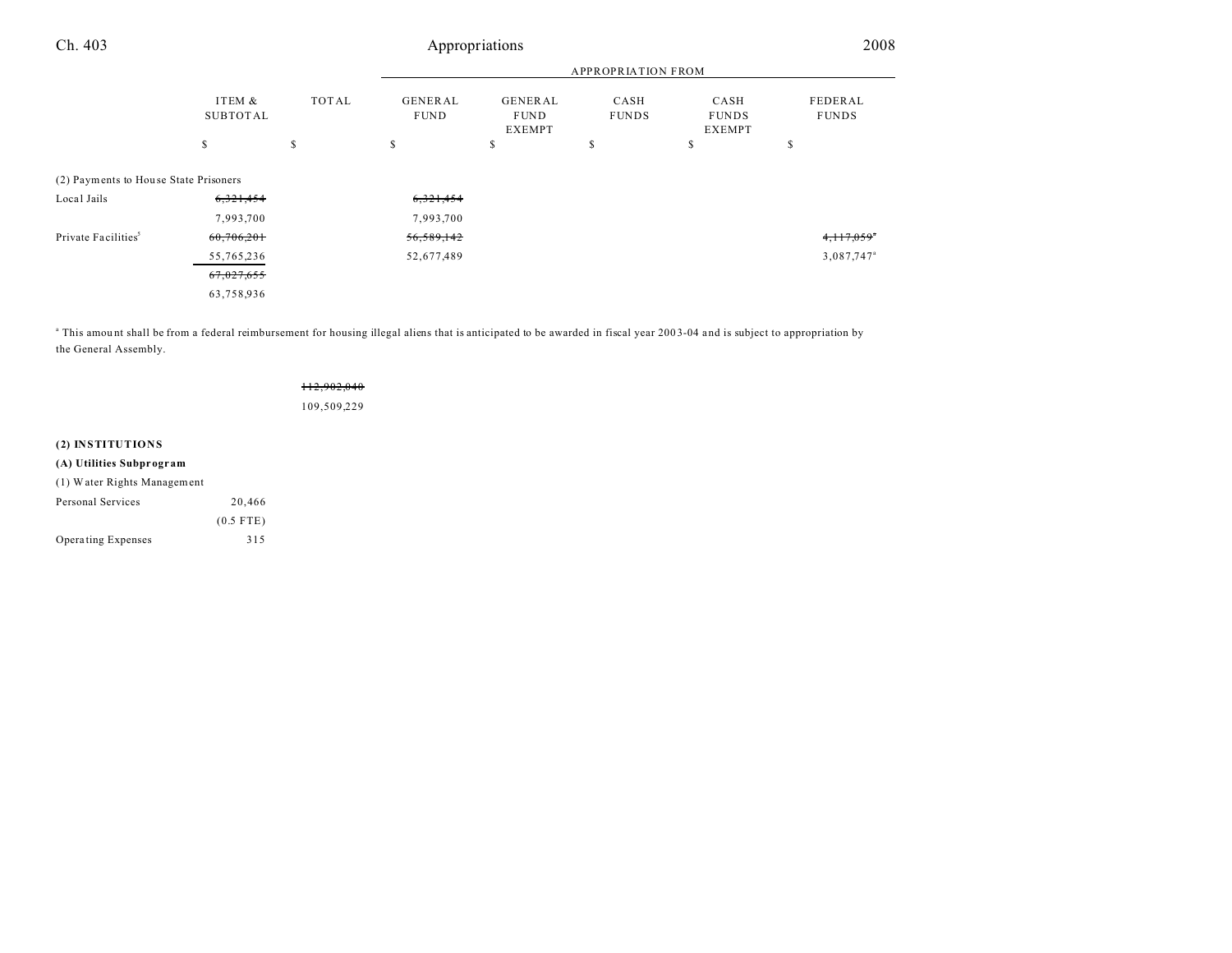| Contract Services for        |            |            |                      |
|------------------------------|------------|------------|----------------------|
| Engineering Consultants      | 130,280    |            |                      |
|                              | 151.061    | 151.061    |                      |
| $(2)$ Utilities <sup>6</sup> | 14,675,376 | 13,930,422 | 744,954°             |
|                              | 16,794,298 | 15,941,271 | 853,027 <sup>a</sup> |

<sup>a</sup> This amount shall be from sales revenues earned by Correctional Industries.

### **(B) M aintenance Subprogr am**

| Personal Services                   | 14.974.524    |            |
|-------------------------------------|---------------|------------|
|                                     | $(284.7$ FTE) |            |
| Operating Expenses                  | 4,152,220     |            |
| Purchase of Services                | 168,877       |            |
| <b>MONTEZ PROJECT</b>               | 311,209       |            |
|                                     | 19,295,621    | 19,295,621 |
|                                     | 19,606,830    | 19,606,830 |
|                                     |               |            |
| (C) Housing and Security Subprogram |               |            |
| Dorsonal Corrigge                   | 124.257.0205  |            |

| Personal Services  | $124, 257, 839$ <sup>*</sup> |
|--------------------|------------------------------|
|                    | 124.693.045 <sup>a</sup>     |
|                    | $(2,690.5$ FTE)              |
|                    | $(2,699.5$ FTE)              |
| Operating Expenses | <del>1.488.631</del>         |
|                    | 1,504,866                    |
|                    | 125.746.470                  |

125,746,470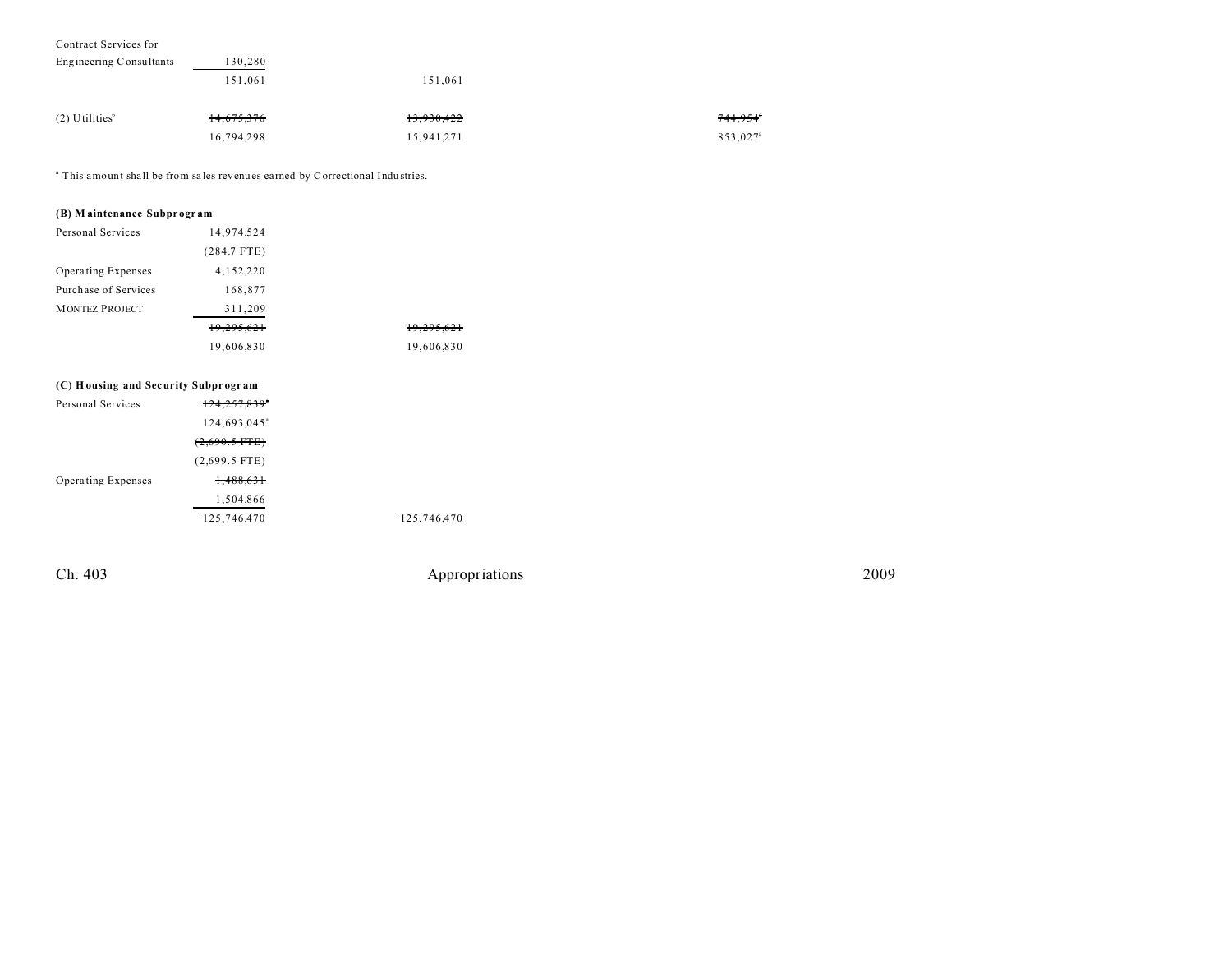|               |       |             | APPROPRIATION FROM |              |               |              |  |
|---------------|-------|-------------|--------------------|--------------|---------------|--------------|--|
| ITEM &        | TOTAL | GENERAL     | GENERAL            | CASH         | CASH          | FEDERAL      |  |
| SUBTOTAL      |       | <b>FUND</b> | <b>FUND</b>        | <b>FUNDS</b> | <b>FUNDS</b>  | <b>FUNDS</b> |  |
|               |       |             | <b>EXEMPT</b>      |              | <b>EXEMPT</b> |              |  |
|               |       | S           |                    |              |               |              |  |
|               |       |             |                    |              |               |              |  |
| 126, 197, 911 |       | 126,197,911 |                    |              |               |              |  |

<sup>a</sup> In addition to the funding provided in this line, it is the intent of the General Assembly that the Department of Corrections utilize the \$3,542,361 General Fund appropriation contained in Sections 17-1-126 (1)(d), 17-1-127 (1)(d), 17-1-128 (1)(d), 17-1-129 (1)(d), 17-1-130 (1)(d),17-1-132 (1)(d), 17-1-133 (1)(b), 17-1-136 (1)(c), 17 -1-137 (1)(c)(II), 17 -1-138 (1)(c), 17 -1-140 (1)(b), 17 -1-141 (1)(b), 17 -1-142 (1)(b)(II), 17 -1-143 (1)(b)(II), 17 -1-144 (1)(b), C.R.S., for these purposes.

### **(D) Fo od Se rvice Subpr ogr am**

| Personal Services                               | 12,233,507   | 12,233,507    |                     |        |
|-------------------------------------------------|--------------|---------------|---------------------|--------|
|                                                 |              | $(249.1$ FTE) |                     |        |
| Operating Expenses                              | 14,230,745   | 14,150,745    |                     | 80,000 |
| Purchase of Services                            | 446,975      | 446,975       |                     |        |
|                                                 | 481,358      | 481,358       |                     |        |
|                                                 | 26, 911, 227 |               |                     |        |
|                                                 | 26,945,610   |               |                     |        |
|                                                 |              |               |                     |        |
| $(E)$ M edical Services Subprogram <sup>7</sup> |              |               |                     |        |
| Personal Services                               | 22,354,147   | 22,294,885    | 59,262 <sup>a</sup> |        |
|                                                 |              | $(433.5$ FTE) | $(0.8$ FTE)         |        |
| <b>Operating Expenses</b>                       | 2,370,588    | 2,370,588     |                     |        |
| Purchase of                                     |              |               |                     |        |
| Pharmaceuticals                                 | 7,938,294    | 7,938,294     |                     |        |
|                                                 | 8,374,778    | 8,374,778     |                     |        |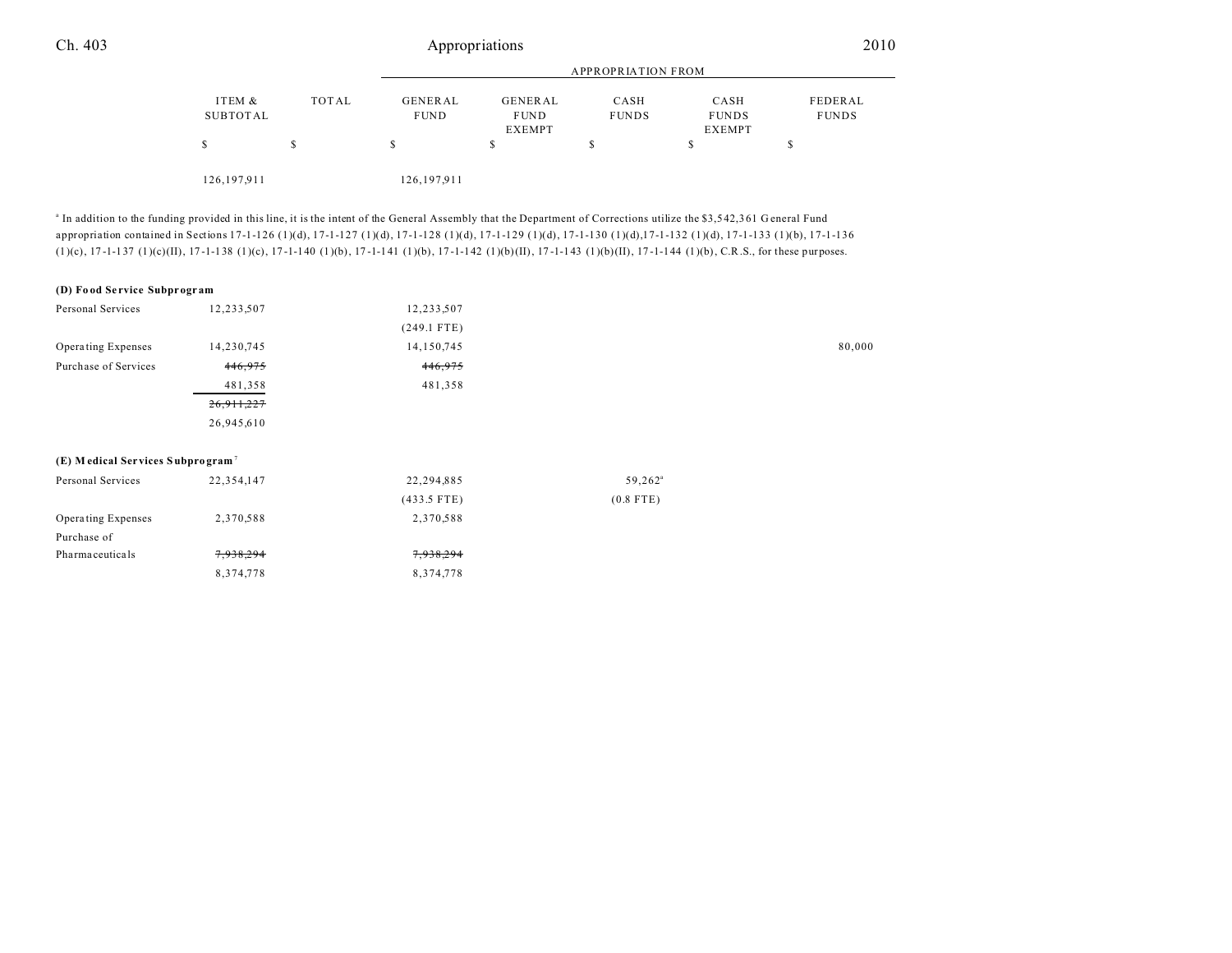| Purchase of Medical     |            |            |                  |
|-------------------------|------------|------------|------------------|
| Services from Other     |            |            |                  |
| Medical Facilities      | 23,293,806 | 23,293,806 |                  |
|                         | 22,270,460 | 22,270,460 |                  |
| Purchase of Medical     |            |            |                  |
| Services from State     |            |            |                  |
| Hospital                | 1,251,129  | 1,251,129  |                  |
| Service Contracts       | 1,494,545  | 1,494,545  |                  |
| <b>MEDICAL SERVICES</b> |            |            |                  |
| <b>GRANTS</b>           | 144,680    |            | $144,680(T)^{t}$ |
|                         | 58,702,509 |            |                  |
|                         | 58,260,327 |            |                  |

<sup>a</sup> This amount shall be from inmate medical fees pursuant to Section 17-1-113, C.R.S.

b THIS AMOUNT SHALL BE FROM FEDERAL FUNDS TRANSFERRED FROM THE DIVISION OF CRIMINAL JUSTICE IN THE DEPARTMENT OF PUBLIC SAFETY.

#### **(F) Laundry Subprog ram**

| Personal Services         | 1,811,350    |           |
|---------------------------|--------------|-----------|
|                           | $(35.4$ FTE) |           |
| <b>Operating Expenses</b> | 1,698,037    |           |
|                           | 3.509.387    | 3,509,387 |

#### **(G) Supe rintendents Subpr ogr am**

| Personal Services  | 9.164.954     |
|--------------------|---------------|
|                    | $(165.2$ FTE) |
| Operating Expenses | 2.887.533     |
| Start-up Costs     | 84,658        |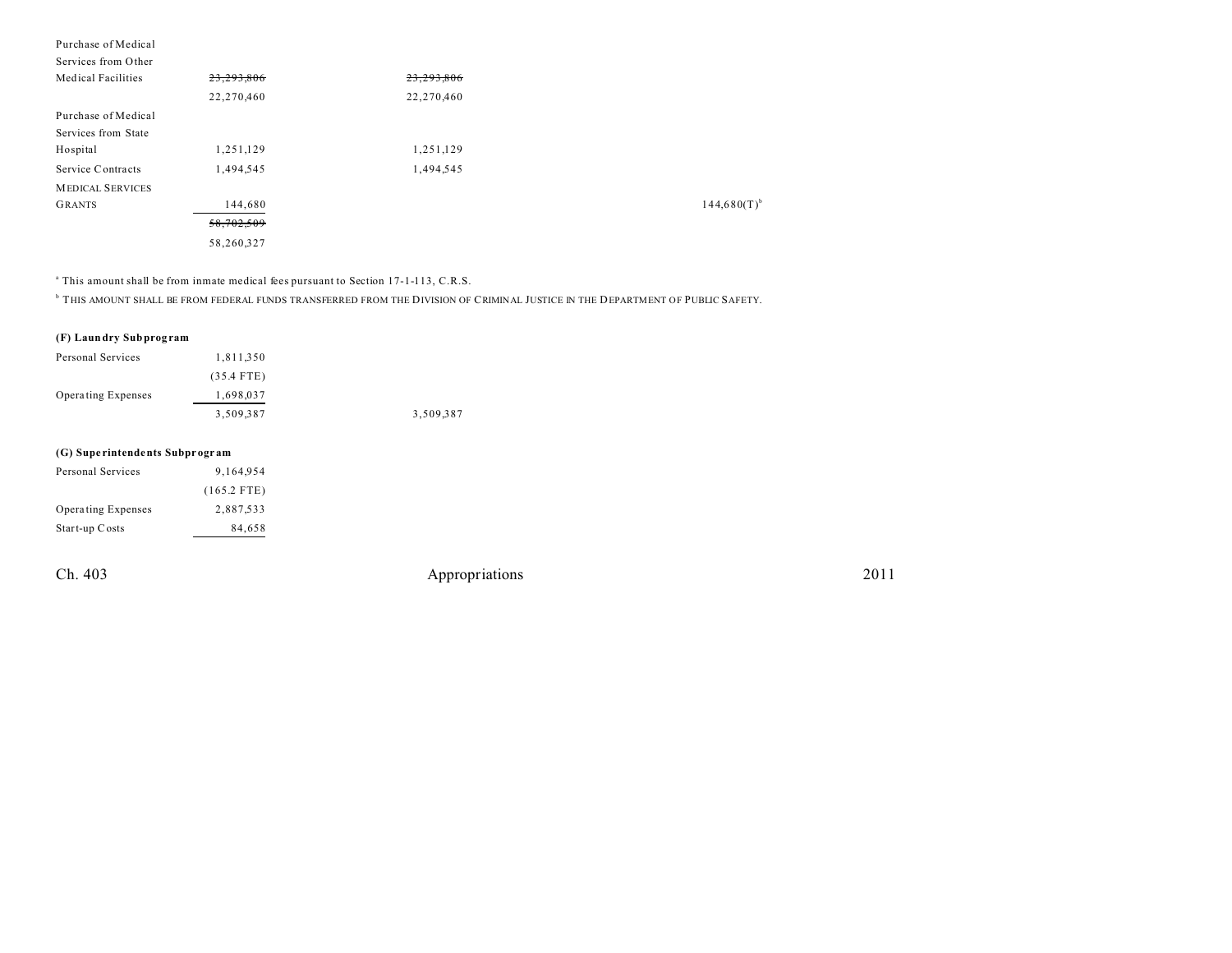|                              |                           |              |                               |                                          | APPROPRIATION FROM   |                                       |                         |
|------------------------------|---------------------------|--------------|-------------------------------|------------------------------------------|----------------------|---------------------------------------|-------------------------|
|                              | ITEM &<br><b>SUBTOTAL</b> | <b>TOTAL</b> | <b>GENERAL</b><br><b>FUND</b> | GENERAL<br>${\tt FUND}$<br><b>EXEMPT</b> | CASH<br><b>FUNDS</b> | CASH<br><b>FUNDS</b><br><b>EXEMPT</b> | FEDERAL<br><b>FUNDS</b> |
|                              | \$                        | \$           | $\mathbb{S}$                  | $\mathbb{S}$                             | \$                   | $\mathsf{\$}$                         | $\mathbb{S}$            |
|                              | 12, 137, 145              |              | 12, 137, 145                  |                                          |                      |                                       |                         |
| (H) Boot Camp Subprogram     |                           |              |                               |                                          |                      |                                       |                         |
| Personal Services            | 1,593,233                 |              |                               |                                          |                      |                                       |                         |
|                              | $(32.7$ FTE)              |              |                               |                                          |                      |                                       |                         |
| Operating Expenses           | 52,419                    |              |                               |                                          |                      |                                       |                         |
|                              | 1,645,652                 |              | 1,645,652                     |                                          |                      |                                       |                         |
| (I) Youthful Offender System |                           |              |                               |                                          |                      |                                       |                         |
| Subprogram                   |                           |              |                               |                                          |                      |                                       |                         |
| Personal Services            | 9,274,216                 |              |                               |                                          |                      |                                       |                         |
|                              | 8,839,010                 |              |                               |                                          |                      |                                       |                         |
|                              | $(183.4$ FTE)             |              |                               |                                          |                      |                                       |                         |
|                              | $(174.4$ FTE)             |              |                               |                                          |                      |                                       |                         |
| Operating Expenses           | 200,349                   |              |                               |                                          |                      |                                       |                         |
|                              | 184,114                   |              |                               |                                          |                      |                                       |                         |
| Contract Services            | 28,820                    |              |                               |                                          |                      |                                       |                         |
| Purchase of Services         | 1,357,369                 |              |                               |                                          |                      |                                       |                         |
|                              | 1,322,986                 |              |                               |                                          |                      |                                       |                         |
|                              | 10,860,754                |              | 10,860,754                    |                                          |                      |                                       |                         |
|                              | 10,374,930                |              | 10,374,930                    |                                          |                      |                                       |                         |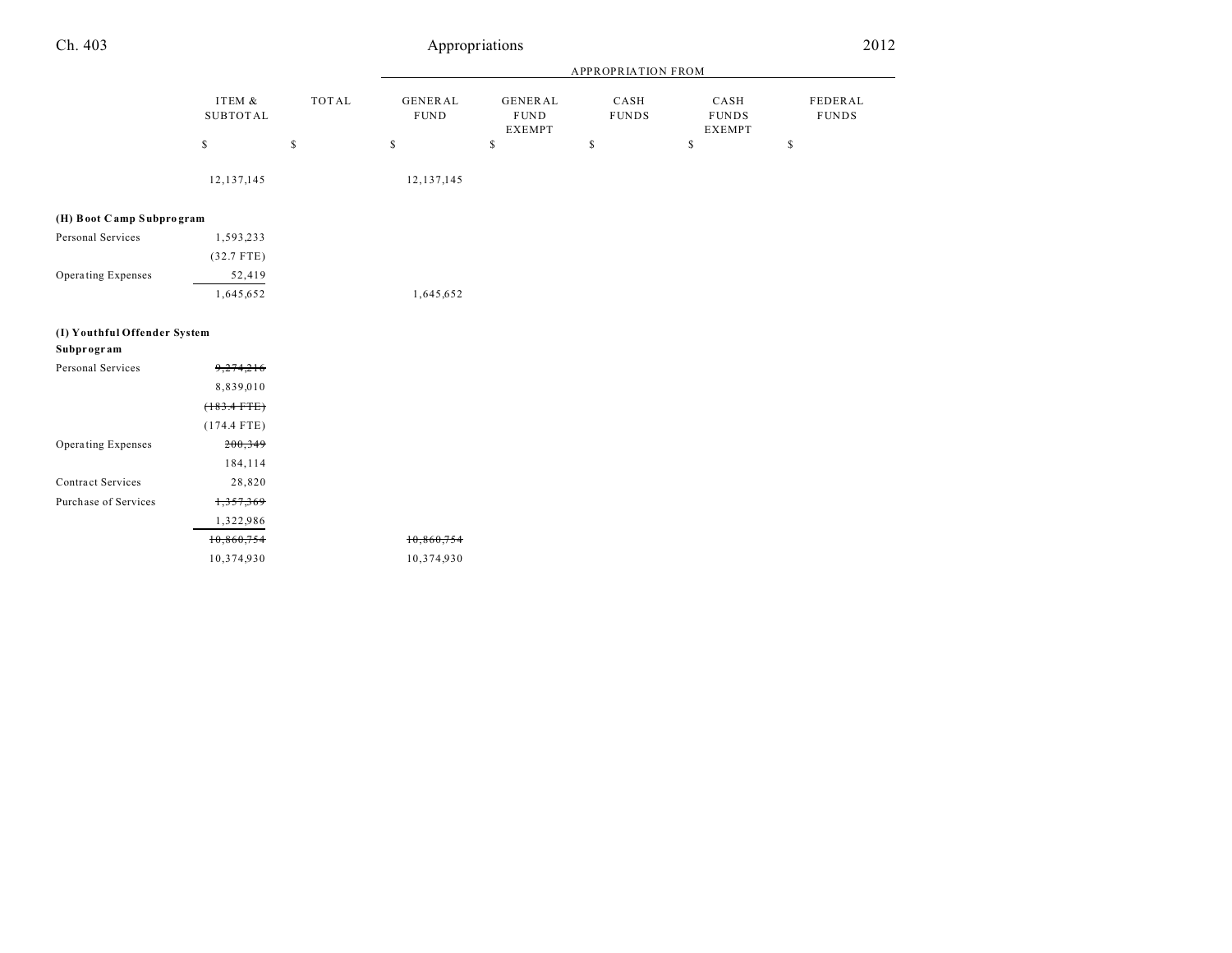### **(J) Case M anagem ent Subprog ram**

| Personal Services  | 11.996.903    |            |
|--------------------|---------------|------------|
|                    | $(213.0$ FTE) |            |
| Operating Expenses | 123.333       |            |
|                    | 12.120.236    | 12,120,236 |

# **(K) M ental Health Subpr ogr am**

| Personal Services                | 4,205,146    |           |
|----------------------------------|--------------|-----------|
|                                  | $(67.3$ FTE) |           |
| Operating Expenses               | 52,339       |           |
| <b>Medical Contract Services</b> | 440,762      |           |
|                                  | 4,698,247    | 4,698,247 |
| (L) Inmate Pay                   |              |           |
| Subprogram                       | 1,328,973    | 1,328,973 |

# **(M) San Carlos Subprog ram**

| Personal Services         | 10,801,851    |            |
|---------------------------|---------------|------------|
|                           | $(197.1$ FTE) |            |
| <b>Operating Expenses</b> | 200,301       |            |
| Service Contracts         | 717,000       |            |
|                           | 11,719,152    | 11,719,152 |

# **(N) Legal Ac cess Subpro gram**

| Personal Services | 815,362 |  |
|-------------------|---------|--|
|                   |         |  |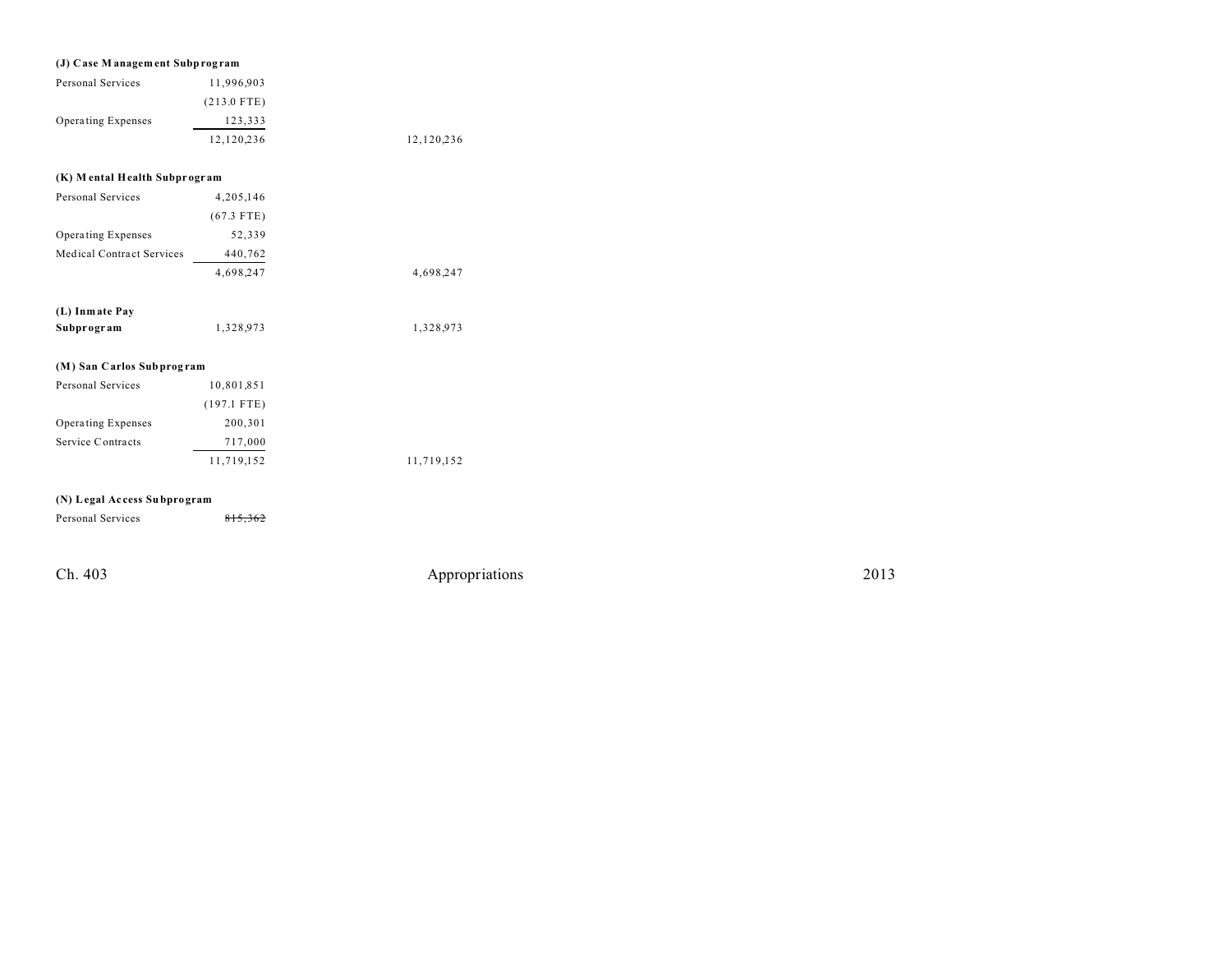| Ch. 403 | Appropriations            | 2014 |
|---------|---------------------------|------|
|         | <b>APPROPRIATION FROM</b> |      |

|                                    |                           |              | <b>APPROPRIATION FROM</b>     |                                                |                      |                                       |                         |  |
|------------------------------------|---------------------------|--------------|-------------------------------|------------------------------------------------|----------------------|---------------------------------------|-------------------------|--|
|                                    | ITEM &<br><b>SUBTOTAL</b> | <b>TOTAL</b> | <b>GENERAL</b><br><b>FUND</b> | <b>GENERAL</b><br><b>FUND</b><br><b>EXEMPT</b> | CASH<br><b>FUNDS</b> | CASH<br><b>FUNDS</b><br><b>EXEMPT</b> | FEDERAL<br><b>FUNDS</b> |  |
|                                    | \$                        | \$           | $\mathbb{S}$                  | \$                                             | \$                   | \$                                    | \$                      |  |
|                                    | 829,616                   |              |                               |                                                |                      |                                       |                         |  |
|                                    | $(15.5$ FTE)              |              |                               |                                                |                      |                                       |                         |  |
| Operating Expenses                 | 219,186                   |              |                               |                                                |                      |                                       |                         |  |
|                                    | 231,881                   |              |                               |                                                |                      |                                       |                         |  |
|                                    | 1,034,548                 |              | 1,034,548                     |                                                |                      |                                       |                         |  |
|                                    | 1,061,497                 |              | 1,061,497                     |                                                |                      |                                       |                         |  |
|                                    |                           | 304,536,358  |                               |                                                |                      |                                       |                         |  |
|                                    |                           | 306,551,256  |                               |                                                |                      |                                       |                         |  |
| $(3)$ SUPPORT<br><b>SERVICES</b>   |                           |              |                               |                                                |                      |                                       |                         |  |
| (A) Business Operations Subprogram |                           |              |                               |                                                |                      |                                       |                         |  |
| Personal Services                  | 5,126,010                 |              | 4,443,113                     |                                                | 681,875 <sup>a</sup> | $1,022(T)^{b}$                        |                         |  |
|                                    |                           |              | $(94.6$ FTE)                  |                                                | $(13.6$ FTE)         |                                       |                         |  |
| Operating Expenses                 | 227,098                   |              | 227,098                       |                                                |                      |                                       |                         |  |
| Start-up Costs                     | 5,520                     |              | 5,520                         |                                                |                      |                                       |                         |  |
|                                    | 5,358,628                 |              |                               |                                                |                      |                                       |                         |  |

<sup>a</sup> Of this amount, \$567,080(T) shall be from sales revenues earned by Correctional Industries, \$76,303(T) shall be from sales revenues earned by the Canteen Operation, and \$38,492 shall be from restitution collected pursuant to Section 16-18.5-109 (3), C.R.S. For informational purposes, \$565,219(T) shall be for department-wide indirect cost recoveries, and  $$78,164(T)$  shall be for statewide indirect cost recoveries.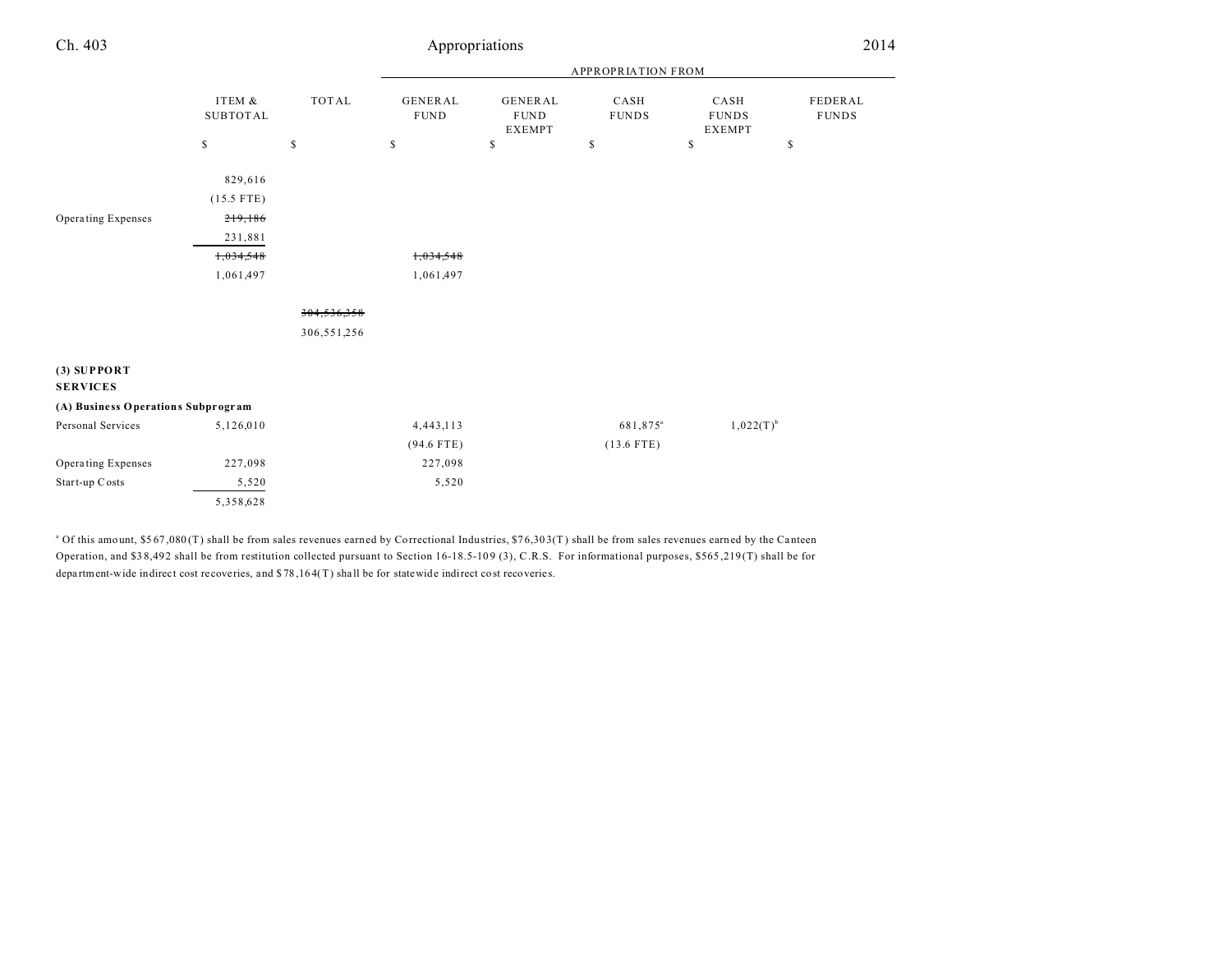<sup>b</sup> This amount shall be from federal grant for statewide indirect cost recoveries.

#### **(B) Pe rsonnel Subpr ogr am**

| Personal Services                | 1,122,792    |             |                 |                     |
|----------------------------------|--------------|-------------|-----------------|---------------------|
|                                  | $(24.3$ FTE) |             |                 |                     |
| Operating Expenses               | 92,431       |             |                 |                     |
|                                  | 1,215,223    | 1,215,223   |                 |                     |
| (C) Offender Services Subprogram |              |             |                 |                     |
| Personal Services                | 1,770,731    |             |                 |                     |
|                                  | $(36.8$ FTE) |             |                 |                     |
| Operating Expenses               | 51,044       |             |                 |                     |
|                                  | 1,821,775    | 1,821,775   |                 |                     |
| (D) Communications Subprogram    |              |             |                 |                     |
| Personal Services                | 445,196      | 445,196     |                 |                     |
|                                  |              | $(8.2$ FTE) |                 |                     |
| Operating Expenses               | 979,505      | 977,705     | $1,800^a$       |                     |
|                                  | 1,229,505    | 1,227,705   |                 |                     |
| Multiuse Network                 |              |             |                 |                     |
| Payments                         | 912,116      | 807,370     |                 | 104,746             |
|                                  | 1,037,784    | 982,055     |                 | 55,729 <sup>b</sup> |
| Dispatch Services                | 275,274      | 275,274     |                 |                     |
| Communications Services          |              |             |                 |                     |
| Payments                         | 717,141      | 692,041     | $2,940^{\circ}$ | 22,160              |
|                                  | 850,113      | 850,113     |                 |                     |
|                                  | 3,329,232    |             |                 |                     |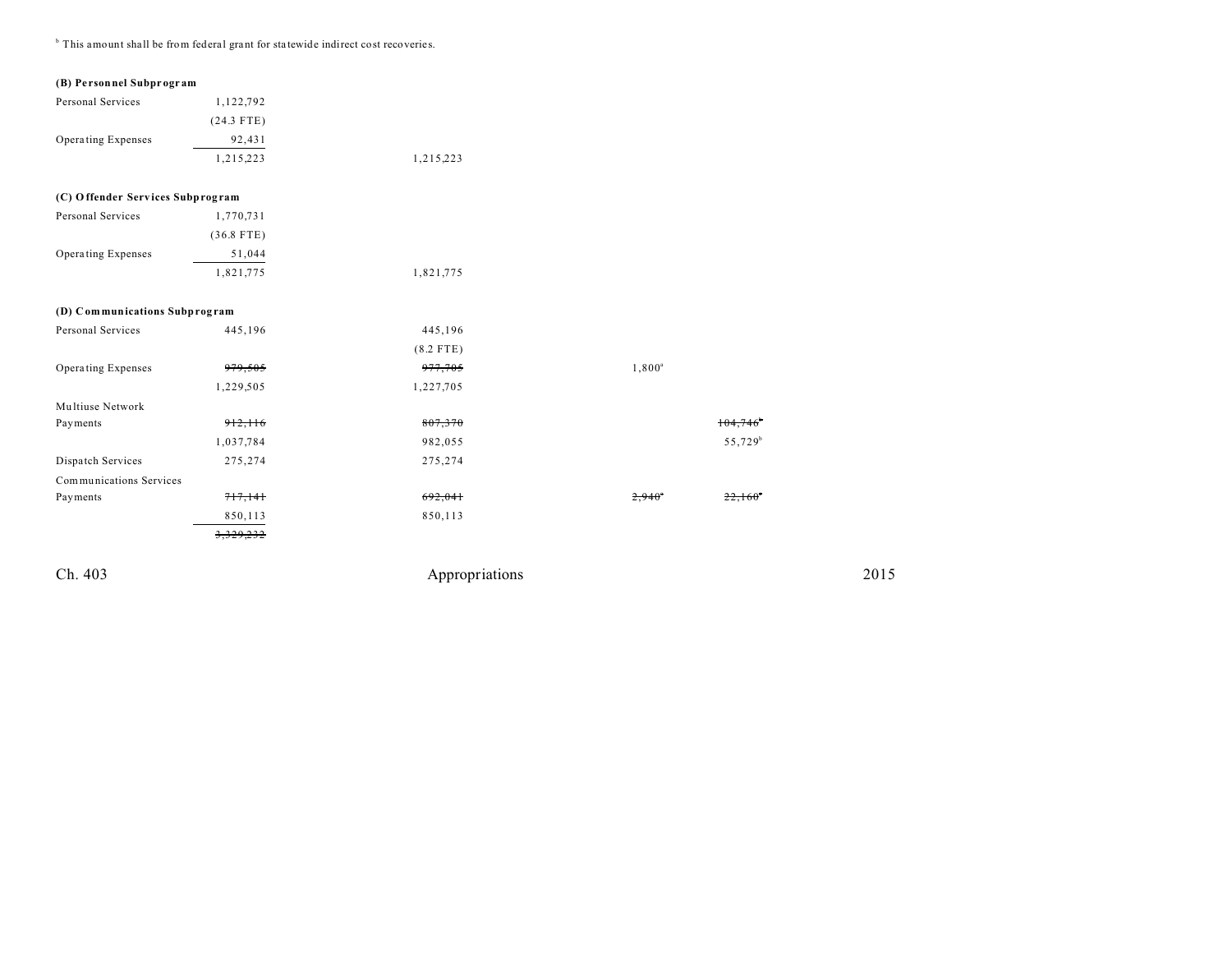|          |       | <b>APPROPRIATION FROM</b> |             |              |               |              |
|----------|-------|---------------------------|-------------|--------------|---------------|--------------|
| ITEM &   | TOTAL | GENERAL                   | GENERAL     | CASH         | CASH          | FEDERAL      |
| SUBTOTAL |       | <b>FUND</b>               | <b>FUND</b> | <b>FUNDS</b> | <b>FUNDS</b>  | <b>FUNDS</b> |
|          |       |                           | EXEMPT      |              | <b>EXEMPT</b> |              |
|          |       | S                         |             |              |               |              |
|          |       |                           |             |              |               |              |
|          |       |                           |             |              |               |              |

3,837,872

<sup>a</sup> These amounts THIS AMOUNT shall be from fees collected for monitoring private prisons.

<sup>b</sup> This amount shall be from sales revenues earned by Correctional Industries.

\* Of this amount, \$20,808 shall be from sales revenue earned by Correctional Industries, and \$1,352 shall be from sales revenues earned by the Canteen Operation.

#### **(E) Tr anspor tation Subpr ogr am**

| Personal Services         | 1,303,867 | 1,303,867    |                 |                     |
|---------------------------|-----------|--------------|-----------------|---------------------|
|                           |           | $(27.3$ FTE) |                 |                     |
| <b>Operating Expenses</b> | 160,031   | 160,031      |                 |                     |
| Vehicle Lease Payments    | 2,185,758 | 2, 11, 442   | $8,743^{\circ}$ | 65,573 <sup>b</sup> |
|                           | 2,057,162 | 1,982,846    |                 |                     |
|                           | 3,649,656 |              |                 |                     |
|                           | 3,521,060 |              |                 |                     |

<sup>a</sup> This amount shall be from fees collected for monitoring private prisons.

b Of this amount, \$61 ,573 shall be from sales revenues earned by Correctional Industries, and \$4,000 shall be from sales revenues earned by the Canteen Operation.

#### **(F) Tr aining Subprog ram**

| Personal Services | 1,521,569 |
|-------------------|-----------|
|                   | 1,535,823 |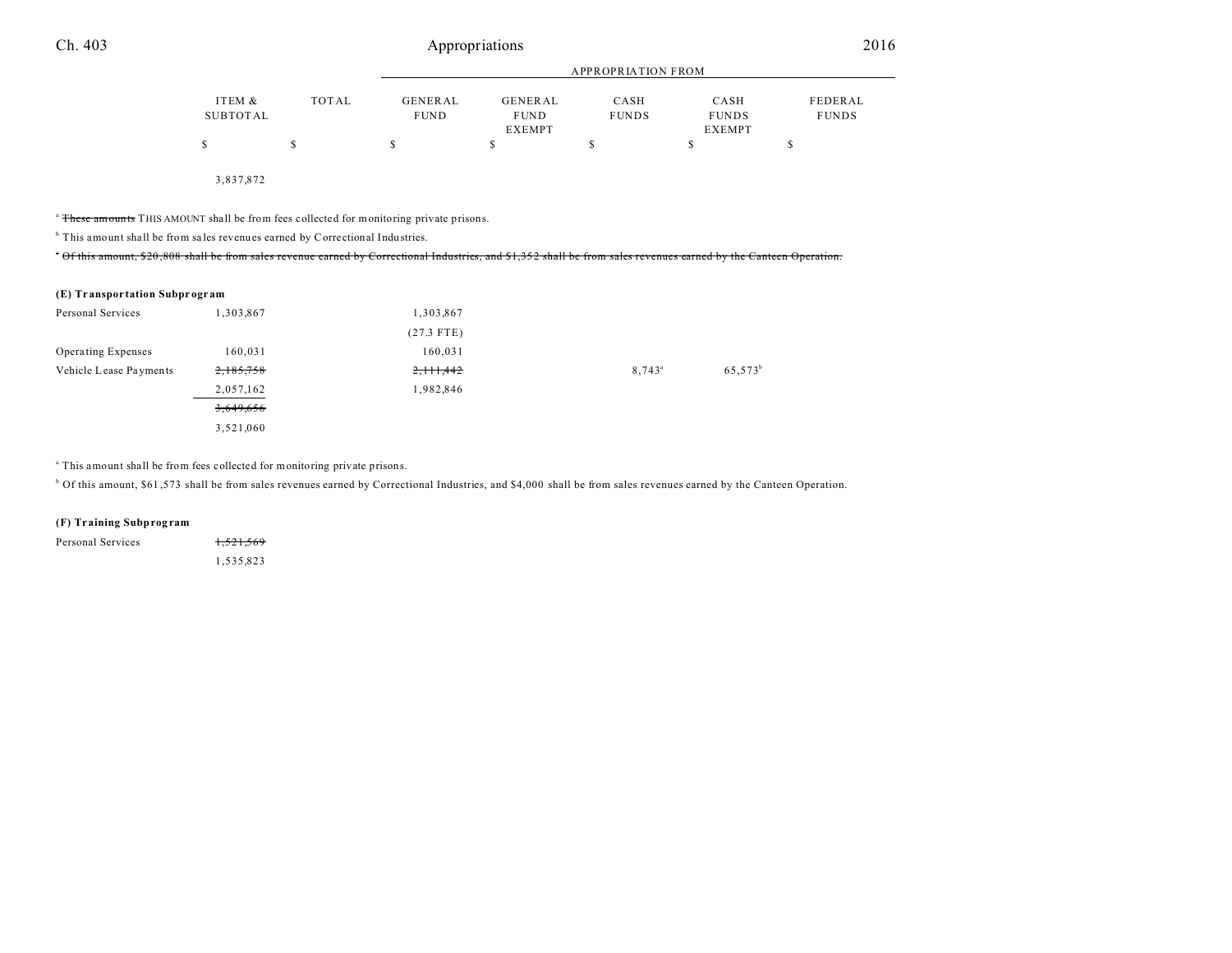|                                                 | $(26.3$ FTE) |
|-------------------------------------------------|--------------|
| Operating Expenses                              | 252,454      |
|                                                 | 253,918      |
| <b>CONTRACT SERVICES</b>                        | 73,167       |
| <b>START-UP</b>                                 | 5,000        |
|                                                 | 1,774,023    |
|                                                 | 1,867,908    |
|                                                 |              |
| (G) Information Systems Subprogram <sup>8</sup> |              |
| <b>Personal Services</b>                        | 2,949,770    |
|                                                 | 2,970,934    |
|                                                 | $(50.6$ FTE) |
| <b>Operating Expenses</b>                       | 862,916      |
|                                                 | 863,066      |
| Purchase of Services from                       |              |
| Computer Center                                 | 43,859       |
|                                                 | 47,656       |
|                                                 | 3,856,545    |
|                                                 | 3,881,656    |
|                                                 |              |
| (H) Facility Services Subprogram                |              |
| <b>Personal Services</b>                        | 594,235      |
|                                                 | $(8.6$ FTE)  |
| <b>Operating Expenses</b>                       | 75,028       |
|                                                 | 669,263      |

1,774,023 1,774,023 1,867,908 1,867,908

3,856,545 3,881,656 3,881,656

669,263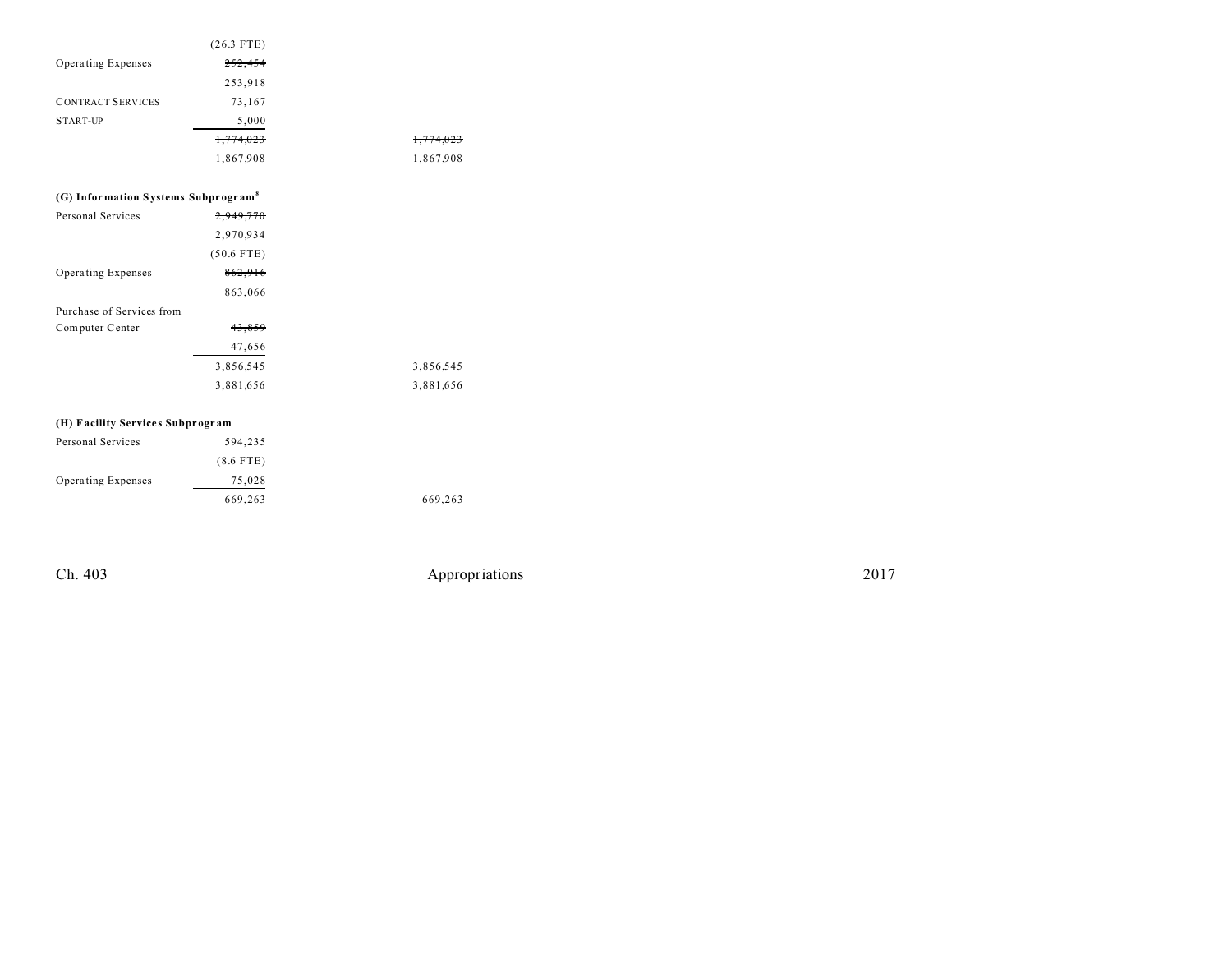| Ch. 403                         |                           |              |                                | Appropriations                                 |                      |                                       | 2018                    |
|---------------------------------|---------------------------|--------------|--------------------------------|------------------------------------------------|----------------------|---------------------------------------|-------------------------|
|                                 |                           |              | <b>APPROPRIATION FROM</b>      |                                                |                      |                                       |                         |
|                                 | ITEM &<br><b>SUBTOTAL</b> | <b>TOTAL</b> | <b>GENERAL</b><br>${\tt FUND}$ | <b>GENERAL</b><br><b>FUND</b><br><b>EXEMPT</b> | CASH<br><b>FUNDS</b> | CASH<br><b>FUNDS</b><br><b>EXEMPT</b> | FEDERAL<br><b>FUNDS</b> |
|                                 | $\mathbb{S}$              | \$           | $\mathbb{S}$                   | $\mathsf{\$}$                                  | $\mathbb S$          | $\mathbb{S}$                          | \$                      |
|                                 |                           | 21,674,345   |                                |                                                |                      |                                       |                         |
|                                 |                           | 22, 173, 385 |                                |                                                |                      |                                       |                         |
| $(4)$ INMATE<br><b>PROGRAMS</b> |                           |              |                                |                                                |                      |                                       |                         |
| (A) Labor Subprogram            |                           |              |                                |                                                |                      |                                       |                         |
| Personal Services               | 4,893,024                 |              |                                |                                                |                      |                                       |                         |
|                                 | $(98.3$ FTE)              |              |                                |                                                |                      |                                       |                         |
| Operating Expenses              | 87,025                    |              |                                |                                                |                      |                                       |                         |
|                                 | 4,980,049                 |              | 4,980,049                      |                                                |                      |                                       |                         |
| (B) Education Subprogram        |                           |              |                                |                                                |                      |                                       |                         |
| Personal Services               | 7,874,363                 |              | 7,874,363                      |                                                |                      |                                       |                         |
|                                 |                           |              | $(151.6$ FTE)                  |                                                |                      |                                       |                         |
| Operating Expenses              | 1,106,658                 |              |                                |                                                | 580,800 <sup>a</sup> | $525,858$ <sup>t</sup>                |                         |
|                                 | 1,295,658                 |              |                                |                                                |                      | $714,858^b$                           |                         |
| <b>Contract Services</b>        | 4,335,686                 |              | 3,335,686                      |                                                |                      | $1,000,000^{\circ}$                   |                         |
| <b>Education Grants</b>         | 276,903                   |              |                                |                                                |                      | $276,903(1)^{d}$                      |                         |
|                                 | 328,022                   |              |                                |                                                |                      | 328,022 <sup>d</sup>                  |                         |
|                                 |                           |              |                                |                                                |                      | $(1.0$ FTE)                           |                         |
| Vocational Grants               | 615,540                   |              |                                |                                                |                      | $47,966(T)$ <sup>c</sup>              | 567,574                 |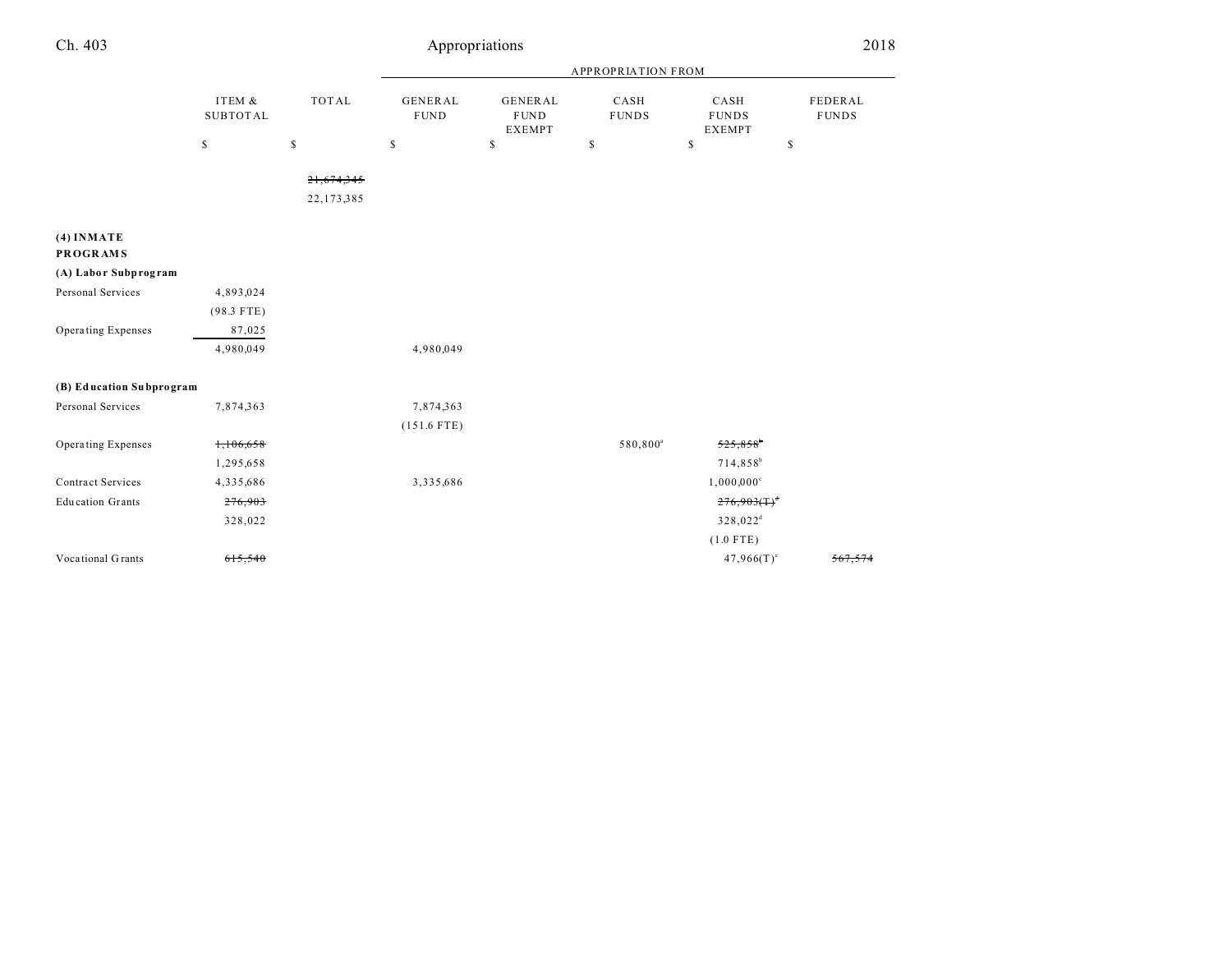|                           | 324,260    |
|---------------------------|------------|
| Indirect Costs Recoveries | 1,022      |
|                           | 14,210,172 |
|                           | 14,159,011 |

<sup>a</sup> This amount shall be from sales revenues earned by vocational programs.

 $^{\rm b}$  Of this amount, \$438,858 shall be from sales revenues earned by the Canteen Operation, and <del>\$87,000</del> \$276,000(T) shall be from sales revenues earned by vocational

programs for products and services sold to other government agencies.

<sup>c</sup> This shall be from sales revenues earned by the Canteen Operation.

<sup>d</sup> This amount OF THIS AMOUNT, \$3 18,022 (T) shall be from federal funds appropriated to the D epartment of Education. EDUCATION, AND \$10,000 SHALL BE FROM GIFTS, GRANTS, AND DONATIONS.

This amount shall be from federal funds appropriated to the State Board for Community Colleges and Occupational Education State System Community Colleges.

#### **(C) R ecre ation Subprog ram**

| Personal Services  | 5,790,501 | 5,790,501   |                     |
|--------------------|-----------|-------------|---------------------|
|                    |           | (122.7 FTE) |                     |
| Operating Expenses | 71,505    |             | 71,505 <sup>a</sup> |
|                    | 5,862,006 |             |                     |

<sup>a</sup> This amount shall be from sales revenues earned by the Canteen Operation.

| (D) Drug and Alcohol Treatment Subprogram |         |             |             |                  |  |  |
|-------------------------------------------|---------|-------------|-------------|------------------|--|--|
| Personal Services                         | 198,828 | 198,828     |             |                  |  |  |
|                                           |         | $(3.5$ FTE) |             |                  |  |  |
| Alcohol Treatment                         |         |             |             |                  |  |  |
| Program <sup>9</sup>                      | 753,802 | 653,802     |             | $100,000(T)^{a}$ |  |  |
| Drug Treatment Program <sup>9</sup>       | 590,361 | 177,754     | $312.607^b$ | $100,000(T)^{a}$ |  |  |
|                                           |         |             |             |                  |  |  |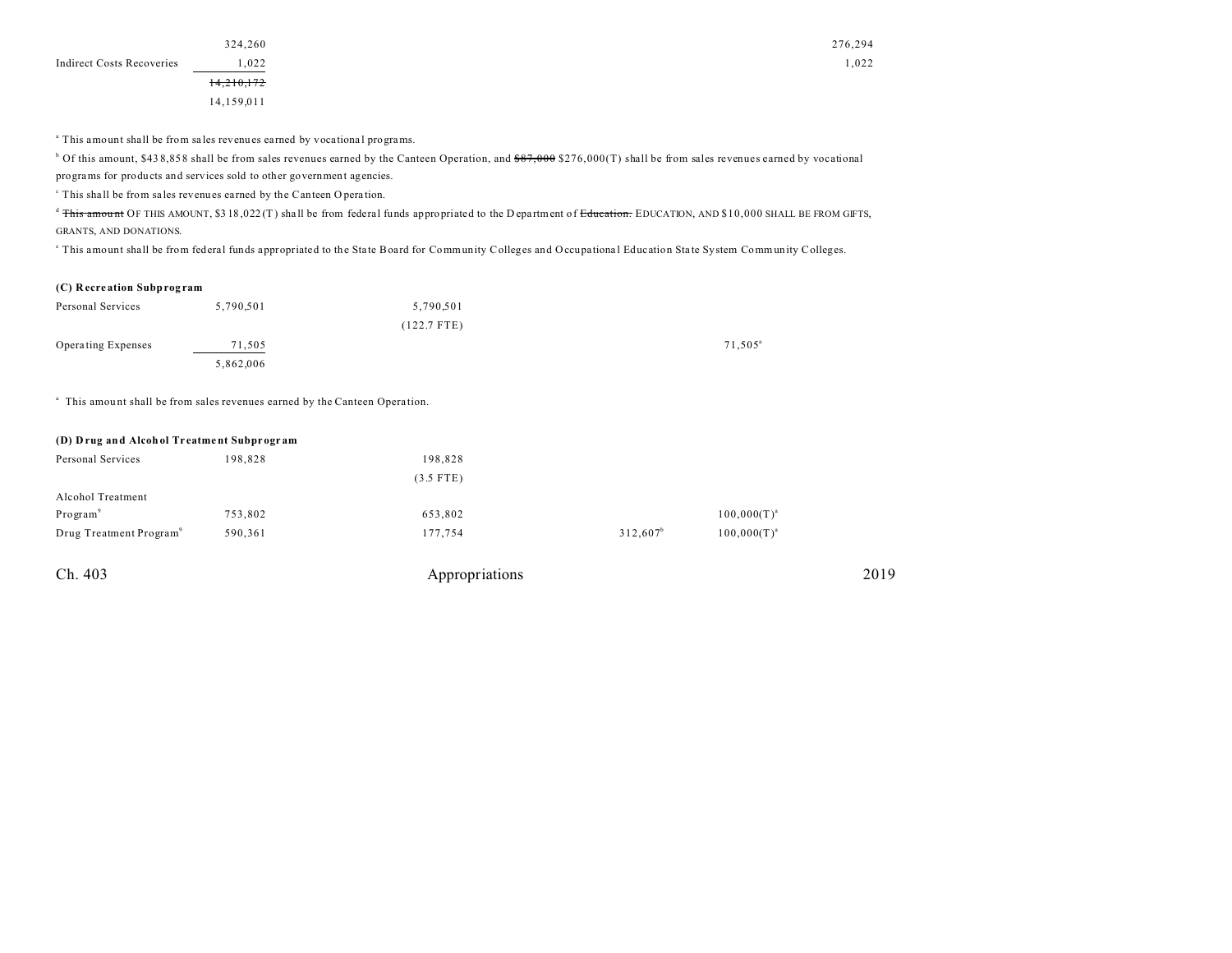| Ch. 403                 |                    |       |                               | Appropriations                          |                           |                                       | 2020                    |
|-------------------------|--------------------|-------|-------------------------------|-----------------------------------------|---------------------------|---------------------------------------|-------------------------|
|                         |                    |       |                               |                                         | <b>APPROPRIATION FROM</b> |                                       |                         |
|                         | ITEM &<br>SUBTOTAL | TOTAL | <b>GENERAL</b><br><b>FUND</b> | GENERAL<br><b>FUND</b><br><b>EXEMPT</b> | CASH<br><b>FUNDS</b>      | CASH<br><b>FUNDS</b><br><b>EXEMPT</b> | FEDERAL<br><b>FUNDS</b> |
|                         | <sup>\$</sup>      | \$    | \$                            | S                                       | s                         | \$                                    | \$                      |
| Drug Offender Surcharge |                    |       |                               |                                         |                           |                                       |                         |
| Program                 | 481,518            |       |                               |                                         | $339,159^b$               | $142,359(T)^c$                        |                         |
| Contract Services       | 1,688,740          |       | 1,688,740                     |                                         |                           |                                       |                         |
|                         | 1,714,493          |       | 1,714,493                     |                                         |                           |                                       |                         |
| <b>Treatment Grants</b> | 1,030,328          |       |                               |                                         |                           | $1,030,328($ T) <sup>*</sup>          |                         |

 $1,192,687$   $1,192,687$   $T$ <sup>c</sup>

<sup>a</sup> These amounts shall be from the Department of Human Services, Mental Health and Alcohol and Drug Abuse Services.

b These amounts shall be from the Drug Offender Surcharge Fund pursuant to Section 18-19-103(4), C.R.S.

These amounts shall be from federal funds appropriated to the Department of Public Safety, Division of Criminal Justice.

### **(E) Sex O ffender Tre atment Subpro gram**

| Personal Services         | 1,839,524 | 1,810,713    | $28,811^a$       |
|---------------------------|-----------|--------------|------------------|
|                           |           | $(35.1$ FTE) | $(1.0$ FTE)      |
| <b>Operating Expenses</b> | 251.054   | 250.554      | 500 <sup>a</sup> |
| Polygraph Testing         | 93,323    | 93.323       |                  |
|                           | 2,183,901 |              |                  |

a These amou nts shall be from the Sex Offender Surcharge Fund.

 $4,743,577$ 4,931,689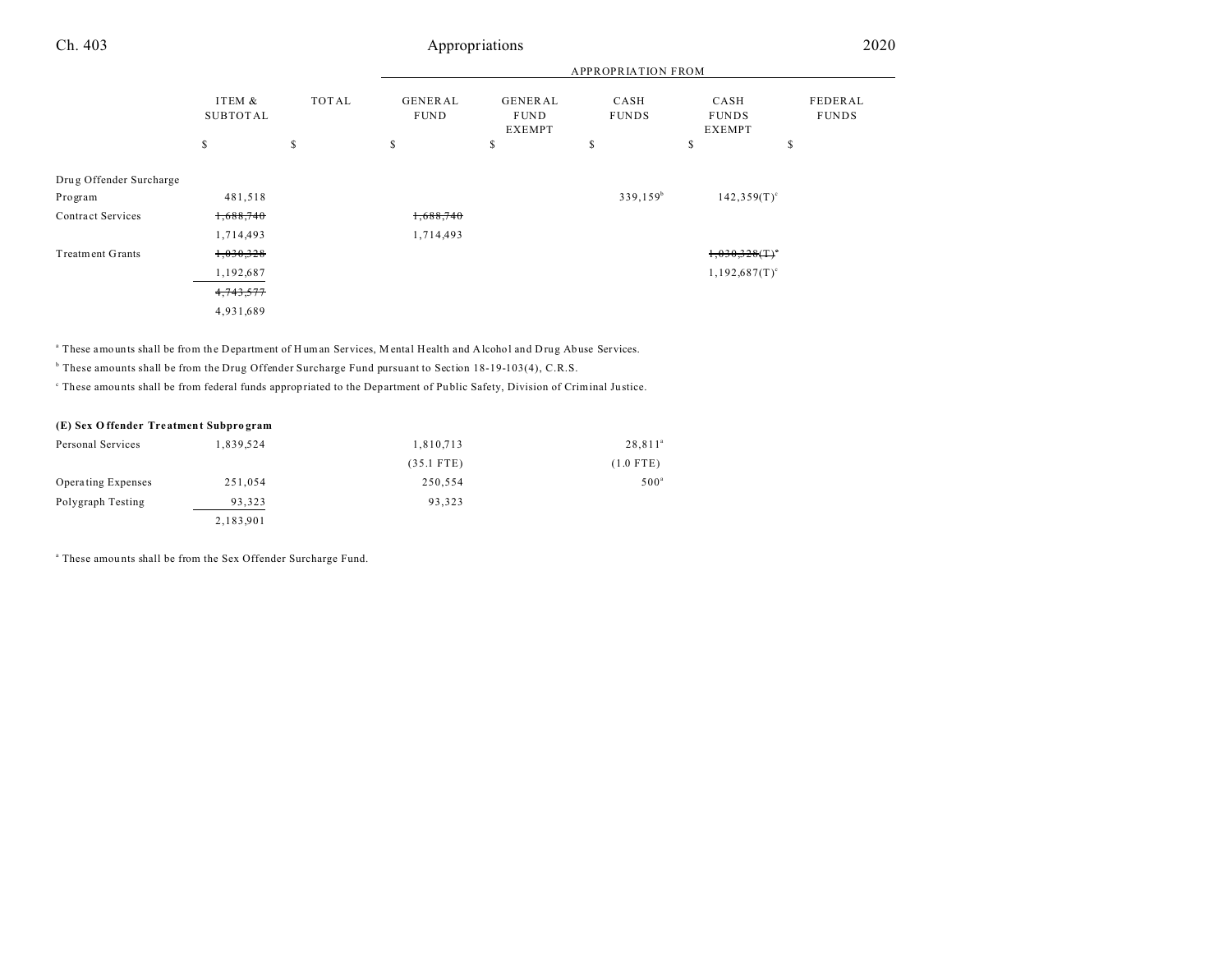# **(F) Volunteers Subpro gram**

| Personal Services  | 447,197     |                   |
|--------------------|-------------|-------------------|
|                    | $(9.0$ FTE) |                   |
| Operating Expenses | 17,912      |                   |
|                    | 465,109     | $465,109^{\circ}$ |

<sup>a</sup> This amount shall be from sales revenues earned by the Canteen Operation.

| (G) Community Reintegration Subprogram <sup>10</sup> |           |              |                      |         |
|------------------------------------------------------|-----------|--------------|----------------------|---------|
| Personal Services                                    | 426,532   | 426,532      |                      |         |
|                                                      |           | $(11.5$ FTE) |                      |         |
| Operating Expenses                                   | 27,391    | 27,391       |                      |         |
| Offender Emergency                                   |           |              |                      |         |
| Assistance                                           | 86,844    | 86,844       |                      |         |
| Contract Services                                    | 178,201   | 178,201      |                      |         |
| Offender Re-employment                               |           |              |                      |         |
| Center <sup>11</sup>                                 | 910,623   |              | 553,623              | 357,000 |
|                                                      | 1,271,326 |              | 846,682 <sup>a</sup> | 424,644 |
|                                                      |           |              | $(3.0$ FTE)          |         |
| <b>COMMUNITY</b>                                     |           |              |                      |         |
| REINTEGRATION GRANTS                                 | 322,115   |              | $322,115(T)^{b}$     |         |
| Dress Out                                            | 518,585   | 518,585      |                      |         |
|                                                      | 2,148,176 |              |                      |         |
|                                                      | 2,830,994 |              |                      |         |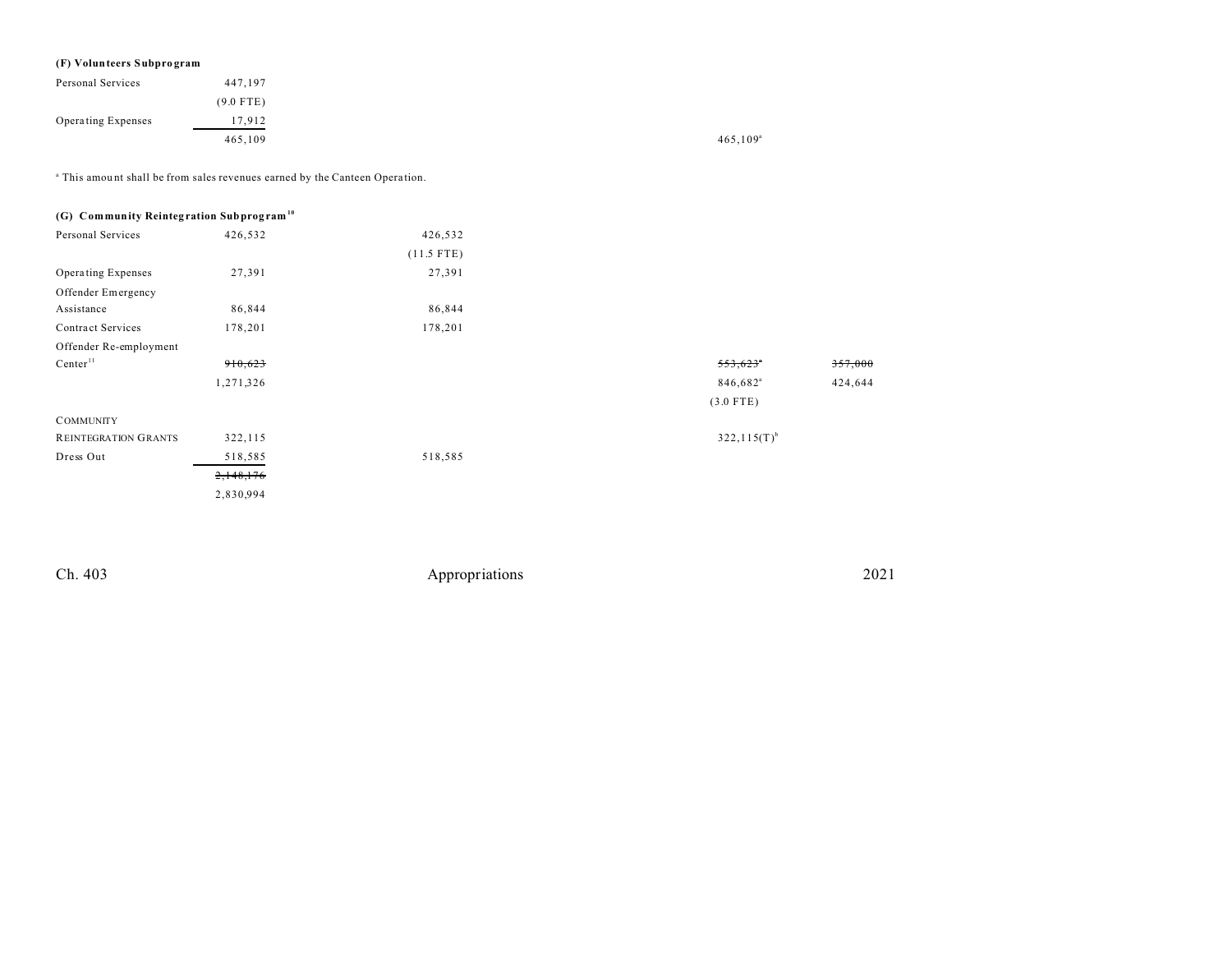|          |              | APPROPRIATION FROM |               |              |               |              |
|----------|--------------|--------------------|---------------|--------------|---------------|--------------|
| ITEM &   | <b>TOTAL</b> | GENERAL            | GENERAL       | CASH         | CASH          | FEDERAL      |
| SUBTOTAL |              | <b>FUND</b>        | <b>FUND</b>   | <b>FUNDS</b> | <b>FUNDS</b>  | <b>FUNDS</b> |
|          |              |                    | <b>EXEMPT</b> |              | <b>EXEMPT</b> |              |
| \$       |              |                    |               |              |               |              |

<sup>a</sup> Of this amount, <del>\$250,000(T)</del> \$590,200(T) shall be from <del>the federal Welfare-to-Work Block Grant</del> FEDERAL FUNDS in the Department of Labor and Employment, \$238,623(T) \$246,482(T) shall be from a Federal Drug Control and System Improvement Grant in the Department of Public Safety, Division of Criminal Justice, and \$65,000 \$1 0,0 00 shall be from gifts, grants, and dona tions.

b OF THIS AMOUNT, \$297,115 SHALL BE FROM FEDERAL FUNDS TRANSFERRED FROM THE DEPARTMENT OF EDUCATION, AND \$25,000 SHALL BE FROM FEDERAL FUNDS TRANSFERRED FROM THE DEPARTMENT OF LABOR.

# 34,592,990

35,412,759

#### **(5) COM MU NITY SERVICES**

| (A) Parole Subprogram    |               |                      |
|--------------------------|---------------|----------------------|
| Personal Services        | 5,380,191     |                      |
|                          | $(101.2$ FTE) |                      |
| Operating Expenses       | 631,191       |                      |
| Administrative Law Judge |               |                      |
| <b>Services</b>          | 17,151        |                      |
|                          | 11,770        |                      |
| Contract Services        | 412,701       |                      |
|                          | 437,876       |                      |
|                          | 6,441,234     | <del>6,441,234</del> |
|                          | 6,461,028     | 6,461,028            |
|                          |               |                      |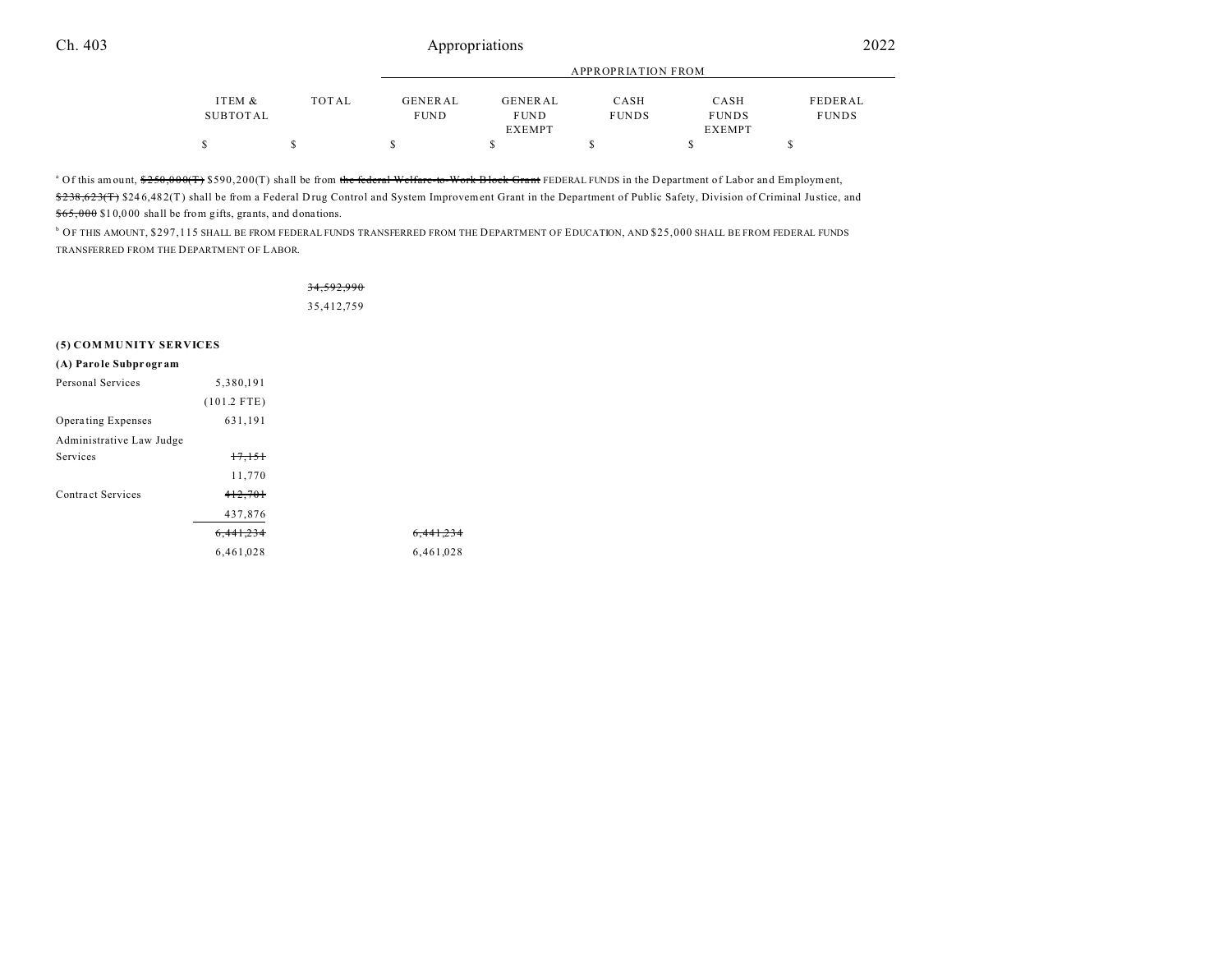| Ch. 403                                                   |                                                              | Appropriations | 2023 |
|-----------------------------------------------------------|--------------------------------------------------------------|----------------|------|
| Services                                                  | 353,652                                                      | 353,652        |      |
| Community Mental Health                                   |                                                              |                |      |
| Operating Expenses                                        | 69,054                                                       | 69,054         |      |
|                                                           |                                                              | $(27.4$ FTE)   |      |
| Personal Services                                         | 1,512,073                                                    | 1,512,073      |      |
| Supervision                                               |                                                              |                |      |
| (1) Community                                             |                                                              |                |      |
| (D) Community Supervision Subprogram                      |                                                              |                |      |
|                                                           |                                                              |                |      |
|                                                           | 5,300,815                                                    | 5,300,815      |      |
| <b>Contract Services</b>                                  | 2,746,826                                                    |                |      |
| Operating Expenses                                        | 451,465                                                      |                |      |
|                                                           | $(42.4$ FTE)                                                 |                |      |
| Personal Services                                         | 2,102,524                                                    |                |      |
|                                                           | (C) Community Intensive Supervision Subprogram <sup>12</sup> |                |      |
|                                                           |                                                              |                |      |
|                                                           | 3,962,494                                                    | 3,962,494      |      |
|                                                           | 3,873,412                                                    | 3,873,412      |      |
| Home Detention                                            | 69,383                                                       |                |      |
|                                                           | 674,478                                                      |                |      |
| Non-residential Services                                  | 635,700                                                      |                |      |
|                                                           | 874,963                                                      |                |      |
| <b>Contract Services</b>                                  | 824,659                                                      |                |      |
| Operating Expenses                                        | 262,565                                                      |                |      |
|                                                           | $(42.9$ FTE)                                                 |                |      |
| Personal Services                                         | 2,081,105                                                    |                |      |
| (B) Parole Intensive Supervision Subprogram <sup>12</sup> |                                                              |                |      |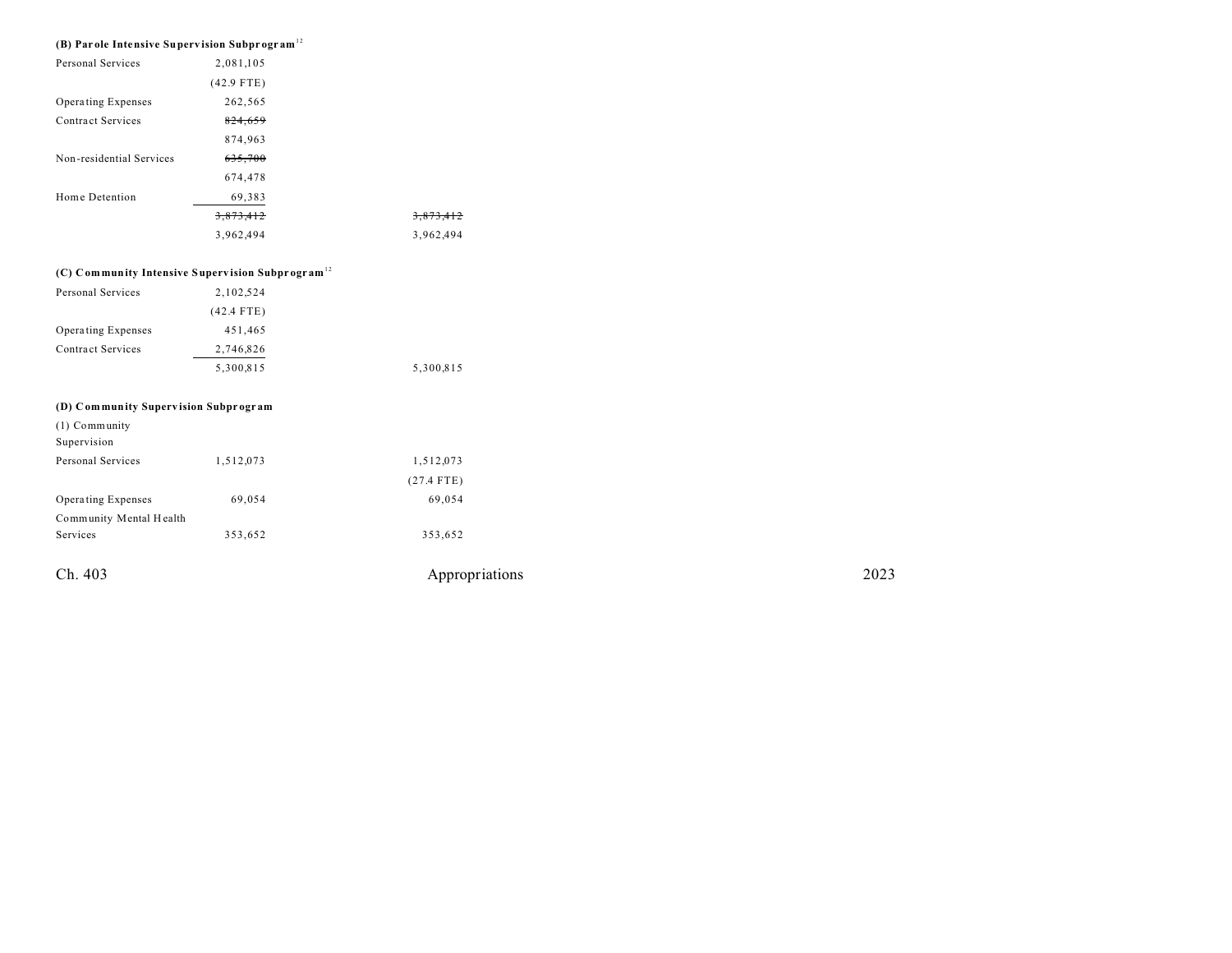|                            |                    |              | <b>APPROPRIATION FROM</b>     |                                                |                      |                                |                         |
|----------------------------|--------------------|--------------|-------------------------------|------------------------------------------------|----------------------|--------------------------------|-------------------------|
|                            | ITEM &<br>SUBTOTAL | <b>TOTAL</b> | <b>GENERAL</b><br><b>FUND</b> | <b>GENERAL</b><br><b>FUND</b><br><b>EXEMPT</b> | CASH<br><b>FUNDS</b> | CASH<br><b>FUNDS</b><br>EXEMPT | FEDERAL<br><b>FUNDS</b> |
|                            | \$                 | s            | s                             | \$                                             | \$                   | \$                             | s                       |
|                            |                    |              |                               |                                                |                      |                                |                         |
| Contract Services for High |                    |              |                               |                                                |                      |                                |                         |
| Risk Offenders             | 188,179            |              | 188,179                       |                                                |                      |                                |                         |
| Contract Services for      |                    |              |                               |                                                |                      |                                |                         |
| <b>Fugitive Returns</b>    | 32,475             |              |                               |                                                |                      | $32,475(T)^{a}$                |                         |
| Community Corrections      |                    |              |                               |                                                |                      |                                |                         |
| Grant                      | 37,002             |              |                               |                                                |                      | $37,002(T)^{a}$                |                         |
|                            | 2,192,435          |              |                               |                                                |                      |                                |                         |

<sup>a</sup> These amounts shall be from the Department of Public Safety, Division of Criminal Justice.

| (2) Youthful Offender System Aftercare |             |           |
|----------------------------------------|-------------|-----------|
| Personal Services                      | 508,312     |           |
|                                        | $(9.5$ FTE) |           |
| Operating Expenses                     | 139.564     |           |
| <b>Contract Services</b>               | 1,062,396   |           |
|                                        | 1,710,272   | 1,710,272 |
|                                        |             |           |

19,518,168

19,627,044

#### **(6) PAROLE BOARD**

Personal Services 921,240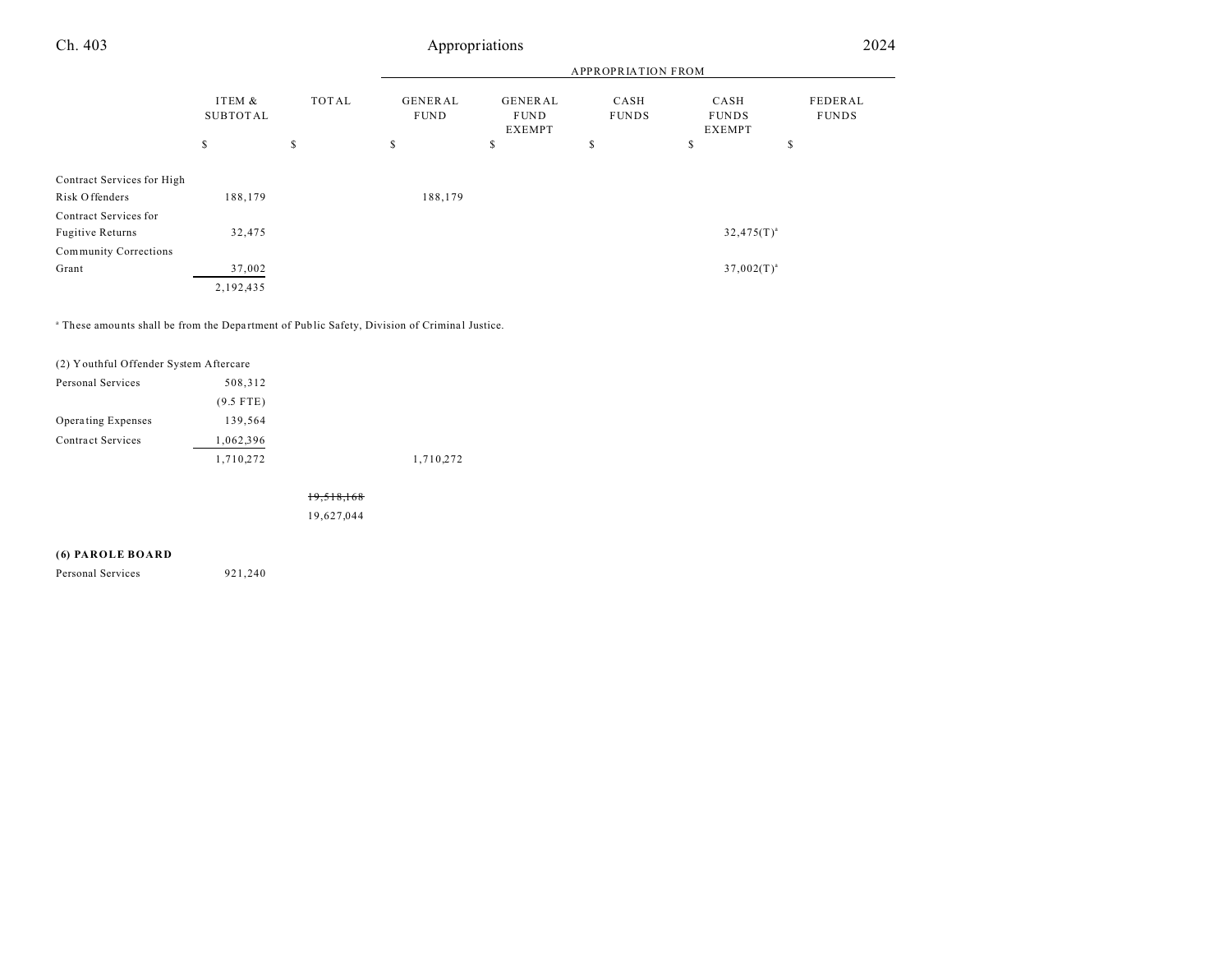|                                 | $(13.5$ FTE)  |            |           |
|---------------------------------|---------------|------------|-----------|
| Operating Expenses              | 98,811        |            |           |
| <b>Contract Services</b>        | 6,692         |            |           |
|                                 |               | 1,026,743  | 1,026,743 |
| (7) CORRECTIONAL INDUSTRIES     |               |            |           |
|                                 |               |            |           |
| Personal Services               | 9,792,585     |            |           |
|                                 | $(191.0$ FTE) |            |           |
| Operating Expenses              | 6,849,030     |            |           |
| Raw Materials                   | 19,428,799    |            |           |
| Inmate Pay                      | 2,288,702     |            |           |
| Capital Outlay                  | 1,406,200     |            |           |
| <b>Indirect Cost Assessment</b> | 567,080       |            |           |
|                                 |               | 40,332,396 |           |

 $^{\circ}$  Of this amount, \$24,745,917(T) is estimated to be from sales to other state agencies, \$8,036,479 estimated to be from sales to non-state entities, \$7,400,000(T) is estimated to be from the Department of Revenue for the purchase of license plates, and \$1 50,0 00 is estimated to be from the Land Improvement Fund.

#### **(8) CANTEEN OPERATION**

| Personal Services        | 1,198,208    |            |  |
|--------------------------|--------------|------------|--|
|                          | $(25.7$ FTE) |            |  |
| Operating Expenses       | 10,679,580   |            |  |
| Inmate Pay               | 34,986       |            |  |
| Indirect Cost Assessment | 76,303       |            |  |
|                          |              | 11,989,077 |  |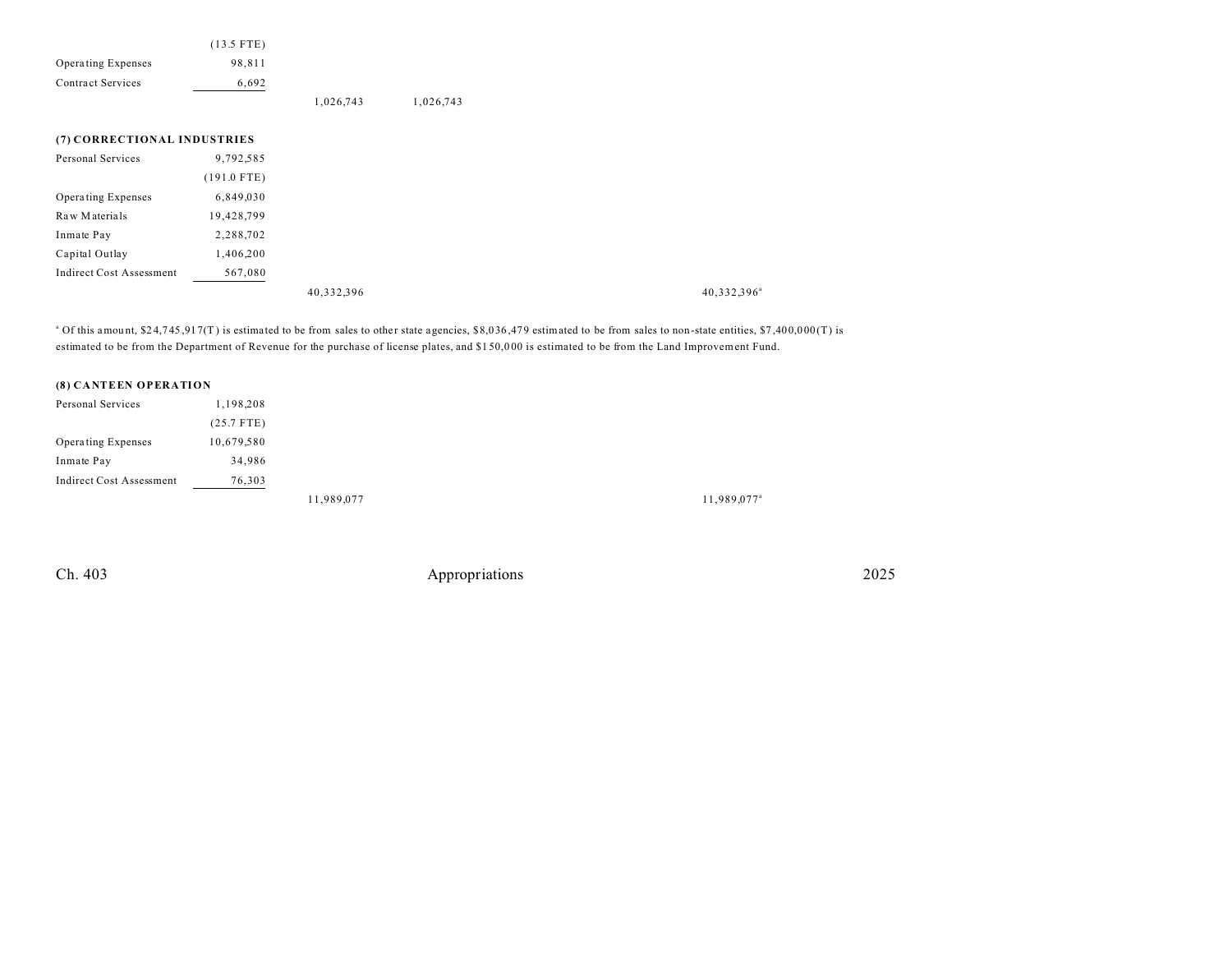|          |       | <b>APPROPRIATION FROM</b> |               |              |               |              |
|----------|-------|---------------------------|---------------|--------------|---------------|--------------|
| ITEM &   | TOTAL | <b>GENERAL</b>            | GENERAL       | CASH         | CASH          | FEDERAL      |
| SUBTOTAL |       | <b>FUND</b>               | <b>FUND</b>   | <b>FUNDS</b> | <b>FUNDS</b>  | <b>FUNDS</b> |
|          |       |                           | <b>EXEMPT</b> |              | <b>EXEMPT</b> |              |
|          |       |                           |               |              |               |              |
|          |       |                           |               |              |               |              |

<sup>a</sup> This amount shall be from sales revenues earned by the Canteen Operation.

|  |  | TOTALS PART II |  |  |  |  |
|--|--|----------------|--|--|--|--|
|--|--|----------------|--|--|--|--|

| $(CORRECTIONS)^{2,3}$ | \$546,572,117 | \$479.343.050 | <del>\$2,971,704</del> °  | <del>\$59,134,708</del> ° | <del>\$5,122,655</del> |
|-----------------------|---------------|---------------|---------------------------|---------------------------|------------------------|
|                       | \$546.621.889 | \$479.505.358 | $$2.968.764$ <sup>a</sup> | \$60,278,060 <sup>a</sup> | \$3,869,707            |

<sup>a</sup> Of these amounts,  $$35,175,739$  \$36,470,071 contains a (T) notation.

**FOOTNOTES** -- The following statements are referenced to the numbered footnotes throughout section 2.

- 2 (Governor lined through this provision. See L. 20 03 , p. 355 1.)
- 3 All Departments, T otals -- The General Assembly requ ests that copies of all reports requested in other footnotes conta ined in this act be delivered to the Joint Bu dget Committee and the majority and minority leadership in each hou se of the General Assembly. Each principal department of the state shall produce its rules in an electronic format that is suitable for public access through electronic means. Such rules in such format shall be submitted to the Office of Legislative Legal Services for publishing on the Internet. It is the intent of the General Assembly that this be done within existing resources.
- 4 (Governor lined through this provision. See L. 20 03 , p. 355 1.)
- 5 (Governor lined through this provision. See L. 20 03 , p. 355 2.)
- 6 (Governor lined through this provision. See L. 20 03 , p. 355 2.)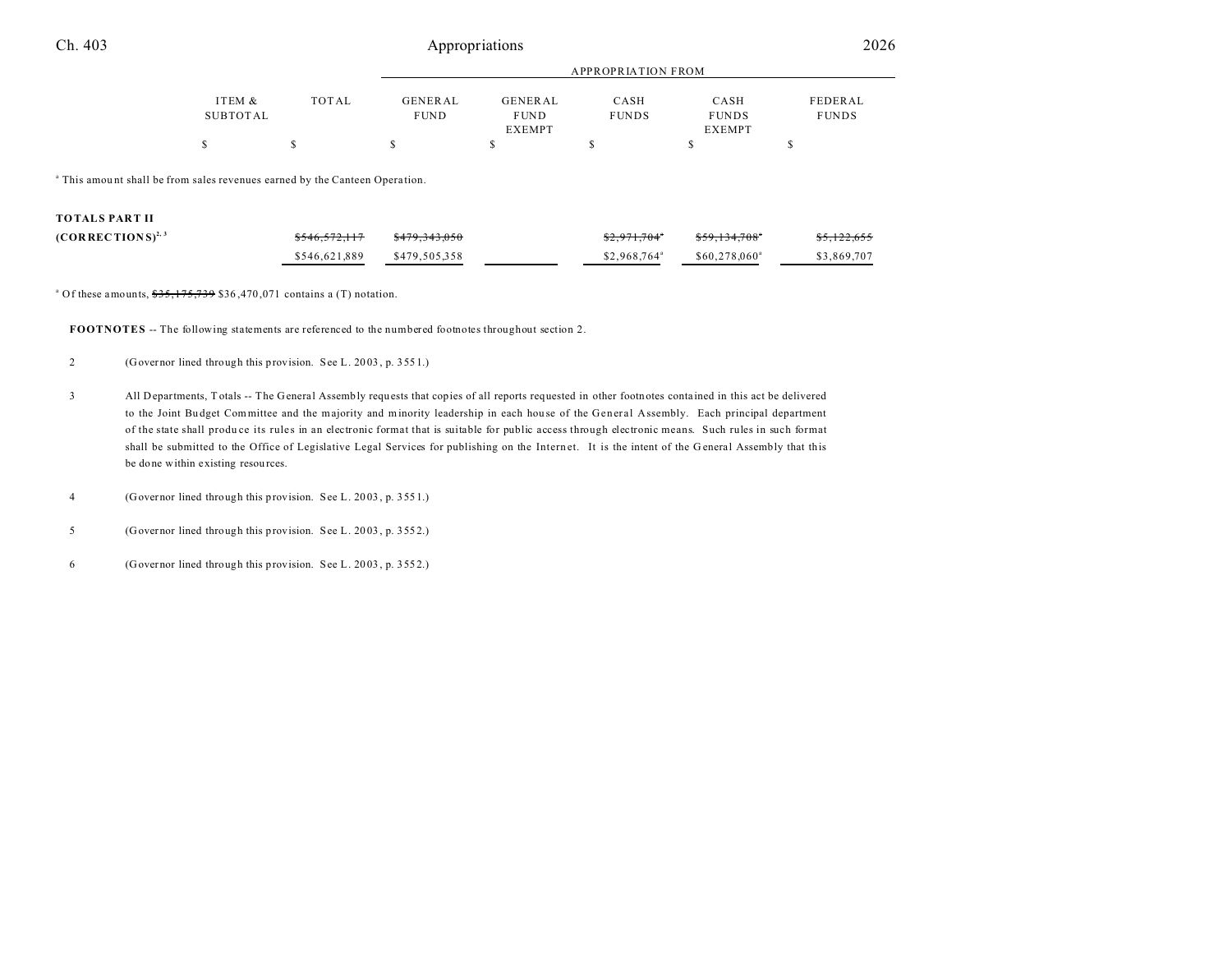- 8 Department of Corrections, Support Services, Information Systems Subprogram; Department of Human Services, Office of Information Technology Services; and Division of Youth Corrections; Judicial Department, Courts Administration, Integrated Information Services; Department of Public Safety, Executive Director's Office, Special Programs, Colorado Integrated Criminal Ju stice Information System (CICJIS); and Colorado Bureau of Investigation, Colorado Crime Information Center (CCIC) -- The Department of Corrections, the Department of Human Services, the Judicial D epartment, the Department of Public Safety, and the Colorado District Attorney's Council are requested to develop an update of a plan for consistent policies among all of the agencies for providing public access to criminal history information. The plan should address, but should not be limited to: (1) The pros and cons of bulk distributions of electronic criminal history data to private companies; (2) an update on the success of the Internet access to criminal records initiative; and (3) a uniform fee schedule for providing criminal history information to the public that will be applied in a consistent manner by each of the justice agencies and that will include recovery of a rea sonable portion of the costs associated with building and maintaining the information systems of the justice agencies pursuant to Section 24-72-205 (4), C.R.S. The D epartment of Public Safety is requested to coordinate a report from said agencies to the Joint Bu dget Committee and the Judiciary Committees of the Senate and H ouse of Representatives by September 1, 2003, summarizing the public access plan and proposing any legislative changes that may be needed to implement the plan.
- 9 Department of Corrections, Inmate Programs, Drug and Alcohol Treatment Subprogram, Alcohol Treatment Program; and Drug Treatment Program -- It is the intent of the Genera l Assembly that the Department of Corrections be allowed to transfer funds, as necessary, between the alcohol treatment program line item and the drug treatment program line item. The Department is requested to report in its annual budget submission to the Joint Budget Committee the amounts transferred between these line items and the total expenditures for each program.
- 10 (Governor lined through this provision. See L. 20 03 , p. 355 3.)
- 11 (Governor lined through this provision. See L. 20 03 , p. 355 3.)
- 12 (Governor lined through this provision. See L. 20 03 , p. 355 4.)

**SECTION 2.** Part II (1) (B) (2) and (2) (E) and the affected totals of section 2 of chapter 399, Session Laws of Colorado 2002, as the said Part II (2) (E) and the affected totals are further amended by section 4 of chapter 8 and as the said Part II (1)(B)(2) and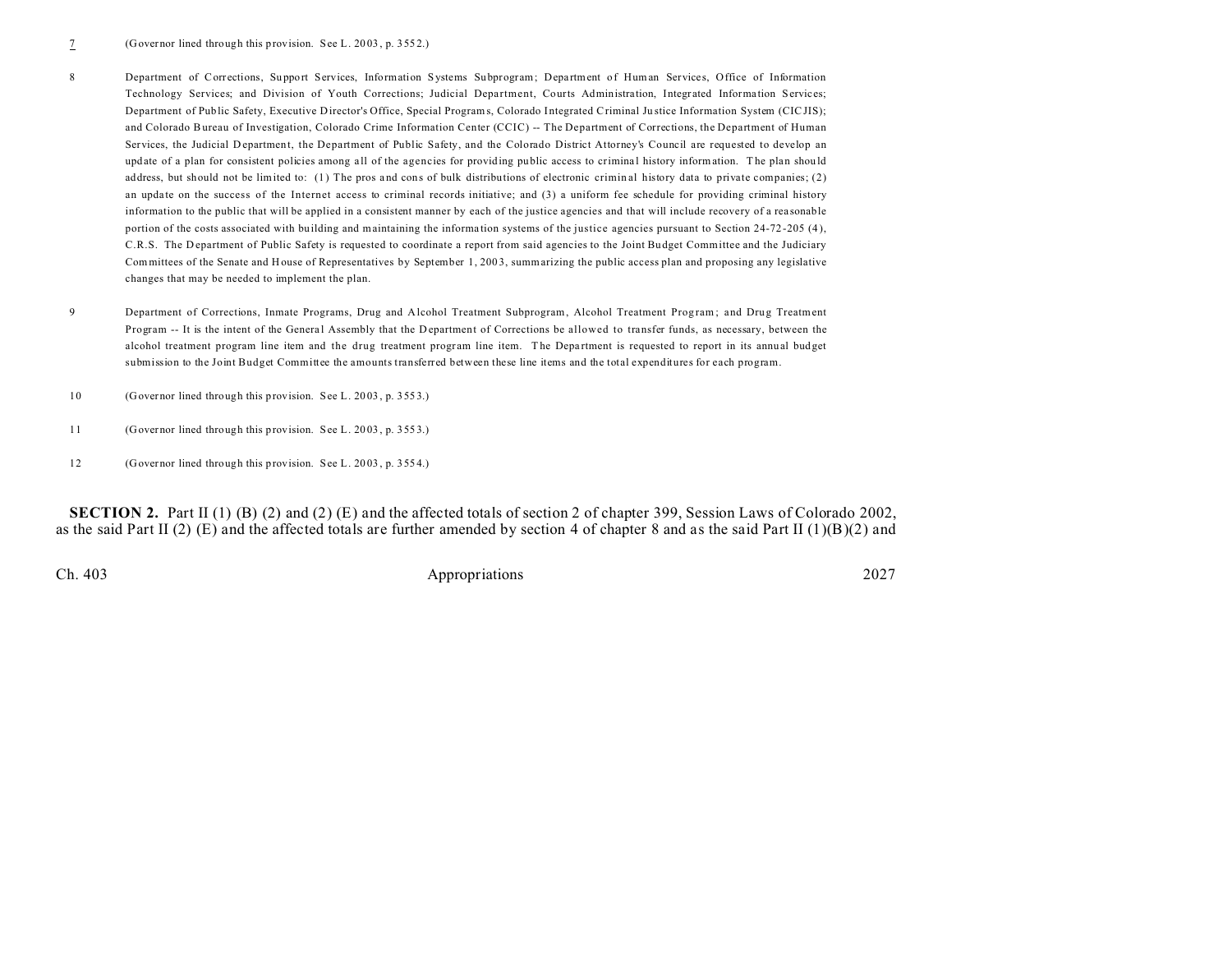|          |              | APPROPRIATION FROM |             |              |               |              |
|----------|--------------|--------------------|-------------|--------------|---------------|--------------|
|          |              |                    |             |              |               |              |
| ITEM &   | <b>TOTAL</b> | <b>GENERAL</b>     | GENERAL     | CASH         | CASH          | FEDERAL      |
| SUBTOTAL |              | <b>FUND</b>        | <b>FUND</b> | <b>FUNDS</b> | <b>FUNDS</b>  | <b>FUNDS</b> |
|          |              |                    | EXEMPT      |              | <b>EXEMPT</b> |              |
|          |              |                    |             |              |               |              |

(2)(E) and the affected totals are further amended by section 1 of chapter 428, Session Laws of Colorado 2003, are amended to read:

# Section 2. **Appropriation.**

### **PART II DEPARTMENT OF CORRECTIONS**

| (1) MANAGEMENT                        |              |            |           |
|---------------------------------------|--------------|------------|-----------|
| (B) External Capacity Subprogram      |              |            |           |
| (2) Payments to House State Prisoners |              |            |           |
| Local Jails                           | 7,185,368    | 7,185,368  |           |
|                                       | 8,186,861    | 8,186,861  |           |
| Private Facilities <sup>9</sup>       | 49,671,513   | 45,554,454 | 4,117,059 |
|                                       | 47,054,454   |            | 1,500,000 |
|                                       | 56,856,881   |            |           |
|                                       | 55, 241, 315 |            |           |

<sup>a</sup> This amount shall be from a federal reimbursement for housing illegal aliens that is anticipated to be awarded in fiscal year 2002-03 and is subject to appropriation by the General Assembly.

> 103,631,101 102,015,535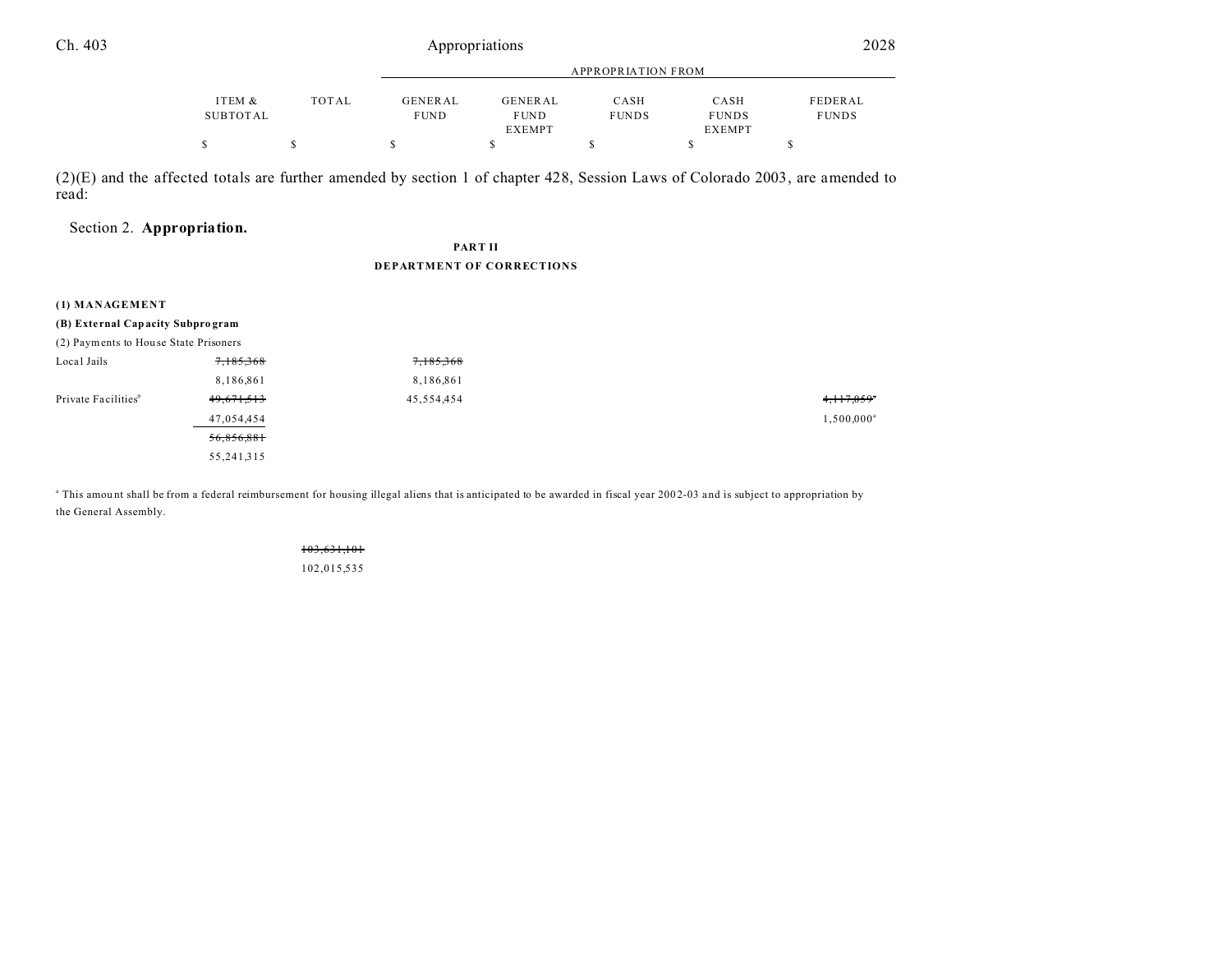# **(2) INSTITUTIONS**

# **(E) M edical Services Subpro gram** <sup>11</sup>

| Personal Services         | 20,252,934 | 20,207,458    | $45,476^{\circ}$ |                  |
|---------------------------|------------|---------------|------------------|------------------|
|                           |            | $(454.8$ FTE) | $(0.8$ FTE)      |                  |
| Operating Expenses        | 2,344,056  | 2,344,056     |                  |                  |
| Purchase of               |            |               |                  |                  |
| Pharmaceuticals           | 8,752,060  | 8,752,060     |                  |                  |
| Purchase of Medical       |            |               |                  |                  |
| Services from Other       |            |               |                  |                  |
| <b>Medical Facilities</b> | 22,697,640 | 22,697,640    |                  |                  |
|                           | 21,696,147 | 21,696,147    |                  |                  |
| Service Contracts         | 1,670,653  | 1,670,653     |                  |                  |
| Medical Services Grants   | 143,560    |               |                  | $143,560(T)^{b}$ |
|                           | 55,860,903 |               |                  |                  |
|                           | 54,859,410 |               |                  |                  |

<sup>a</sup> This amount shall be from inmate medical fees pursuant to Section 17-1-113, C.R.S.

<sup>b</sup> This amount shall be from federal funds appropriated to the Department of Public Safety, Division of Criminal Justice.

288,358,579 287,357,086

| <del>\$522,975,575</del> | \$452,925,912 <sup>a</sup> | \$2.896.441 <sup>b</sup> | $$62.028.042^b$ | \$5,125,180 |
|--------------------------|----------------------------|--------------------------|-----------------|-------------|
| \$520,358,516            |                            |                          |                 | \$2,508,121 |
|                          |                            |                          |                 |             |
|                          |                            |                          |                 |             |